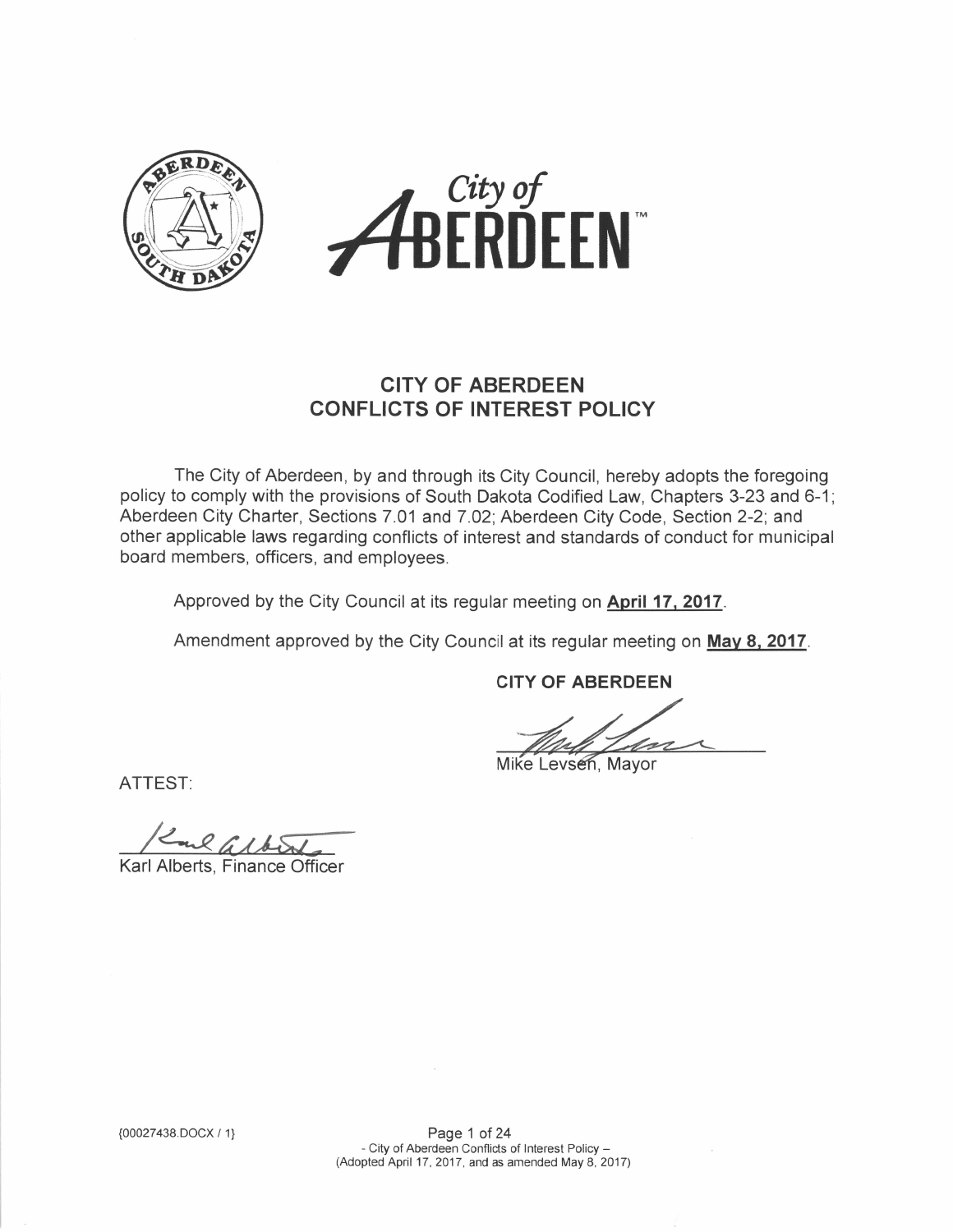### **SECTION I.**

### **CITY COUNCIL MEMBERS**

### **1. DECLARATION OF POLICY.**

(a) All elected and appointed members of the City of Aberdeen city council shall act with integrity, impartiality, and dedication to the best interests of the city and the public trust which they hold. The citizens have a right to expect that council members will conduct themselves in a manner that will tend to preserve public confidence in and respect for the government they represent. Public confidence and respect can best be promoted if council members uniformly treat all citizens with courtesy, impartiality, fairness, and equality under the law and avoid both actual and potential conflicts between their private self-interest and the public trust.

(b) The City Charter, Sec. 7.01, provides that the use of public office for private gain is prohibited and requires the city council to adopt regulations that prohibit: acting in an official capacity on matters in which the official has a private financial interest clearly separate from that of the general public; the acceptance of gifts and other things of value; acting in a private capacity on matters dealt with as a public official, the use of confidential information; and appearances by city officials before other city agencies on behalf of private interests. This policy provides for reasonable public disclosure of finances by officials with major decision-making authority over monetary expenditures and contractual matters.

(c) The purpose of this policy is to regulate conflicts of interest and standards of conduct for council members by setting forth conduct which is incompatible with the best interest of the city, and by directing disclosure by council members of private financial or other interests in matters affecting the city.

### **2. CONSTRUCTION**.

This policy shall be liberally construed to protect the public interest in full disclosure of conflicts of interest and promoting ethical standards of conduct for council members.

### **3. DEFINITIONS IN THIS SECTION I.**

For the purposes of this policy, the following definitions shall apply unless the context clearly indicates or requires a different meaning:

**ADVISORY OPINION.** A written opinion offering advice to the requestor in conjunction with interpretation of the city charter and city ordinance on a matter submitted for that purpose. ADVISORY OPINIONS may be requested only by a council member seeking advice about his or her current conduct or an anticipated future behavior or activity.

**BENEFIT.** Anything reasonably regarded as economic gain or economic advance, including BENEFIT to any other person in whose welfare the beneficiary is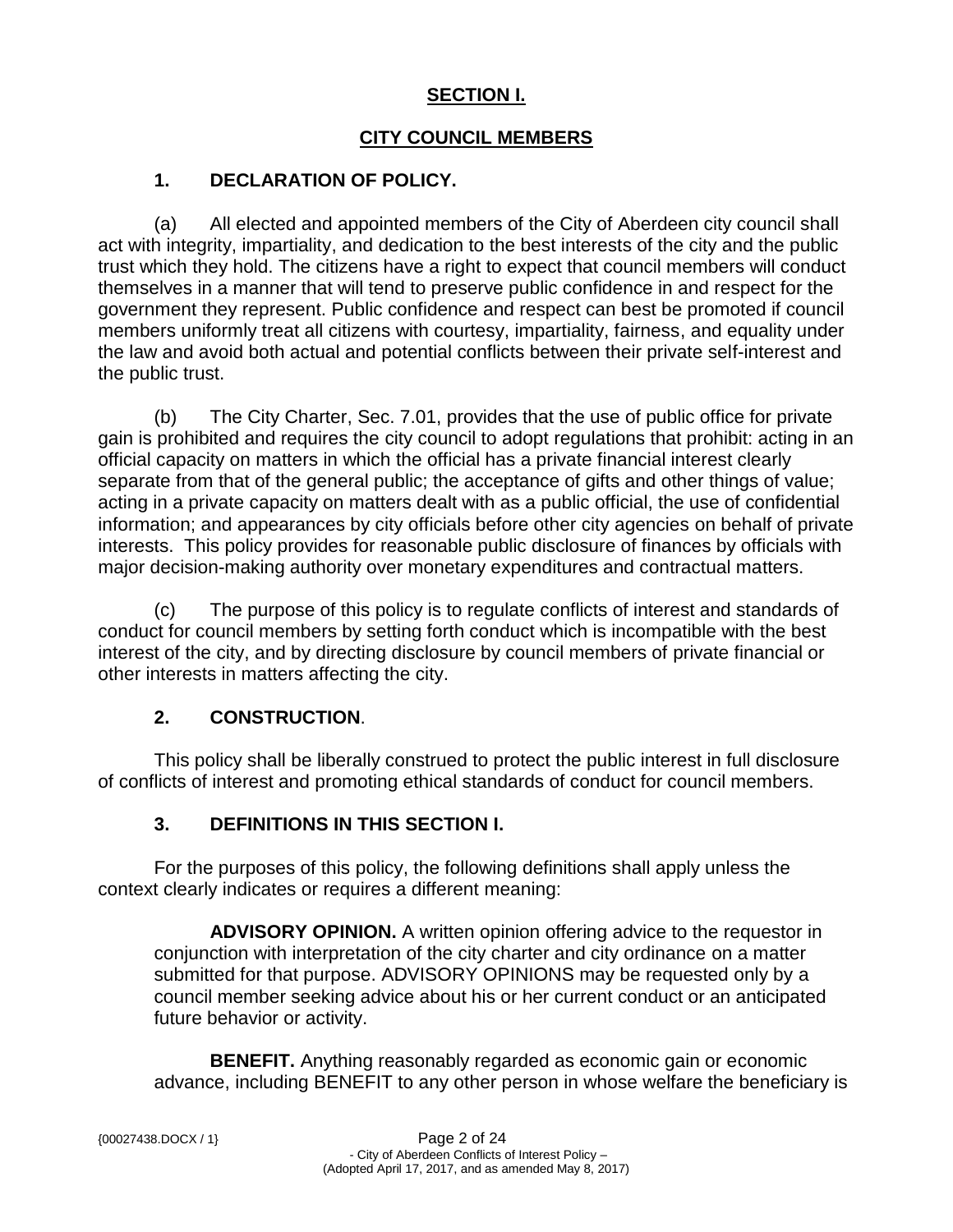interested, but does not include a contribution or expenditure made and reported in accordance with law.

**BUSINESS ENTITY.** A sole proprietorship, partnership, firm, corporation, holding company, joint stock company, receivership, trust, or any other entity recognized by law through which business is conducted.

**COUNCIL MEMBER.** For the purposes of this policy, means every member of the Aberdeen City Council, including the mayor.

**COMPLAINT.** A formal accusation against a council member alleging unethical or improper actions, behavior, or conduct as defined by city charter or city and state law.

**CONFIDENTIAL INFORMATION.** Privileged statements or communications, whether expressed or implied, oral or written, between the council member, city employees, and their attorneys; work product of the city attorney, or other attorneys representing the city, its council member, officers, and employees; and city records, documents, and other information not subject to public disclosure or dissemination by law.

**FINANCIAL INTEREST.** An expectation of receiving a pecuniary benefit. A FINANCIAL INTEREST of an official includes any FINANCIAL INTEREST of a member of that person's immediate family. A person has a FINANCIAL INTEREST in an organization in which that person has an ownership interest, or is a director, officer, or employee. An official has a FINANCIAL INTEREST in a decision if a FINANCIAL INTEREST of that person will vary with the outcome of the decision. A FINANCIAL INTEREST does not include the following:

- (a) A personal or FINANCIAL INTEREST which is not of the magnitude that would exert an influence on an average, reasonable person;
- (b) A personal or FINANCIAL INTEREST of a type which is generally possessed by the public or a large class of persons to which that official belongs; and
- (c) An action or influence which would have an insignificant or conjectural effect on the matter in question.

**HOLDING OTHER OFFICE.** Holding another elected public office during the term for which the member was elected to the city council, or holding a full-time employment position with the city.

**IMMEDIATE FAMILY.** Any person related to a council member within the first degree of consanguinity and includes a spouse, parent, child, grandparent, grandchild, or an individual claimed by that individual or their spouse as a dependent for federal income tax purposes.

### **4. CONFLICTS OF INTEREST.**

Council members shall not: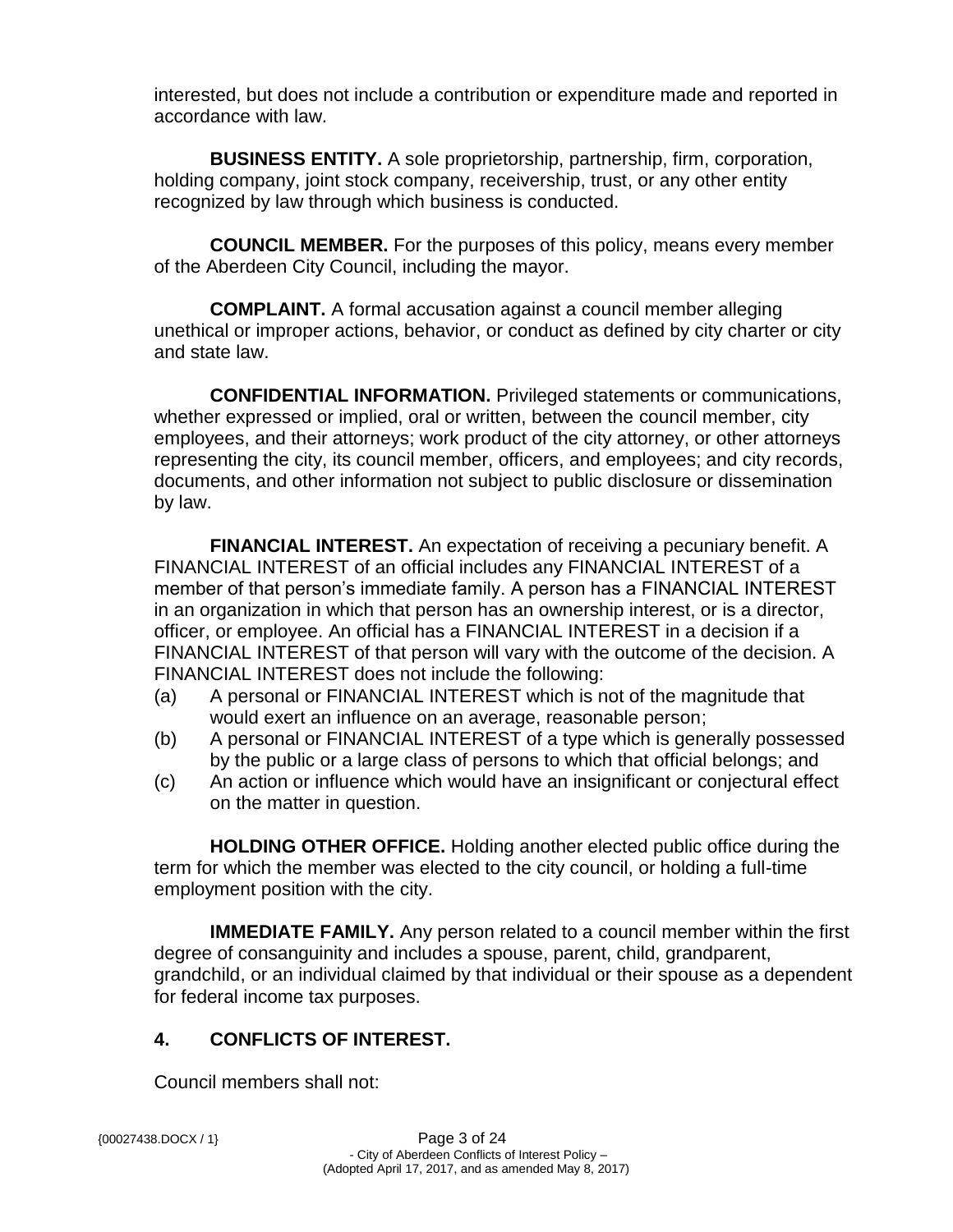(a) Participate or vote in matters in which they have a direct financial interest in any contract with the city;

(b) Participate or vote in matters in which they may be directly financially interested in the sale of land to the city, or in which they may have rights or interests in the sale of any materials, supplies, or services to the city;

(c) Participate or vote in any other matters in which they may have a direct financial interest, or in which an immediate family member has a direct financial interest;

(d) Appear on behalf of any private person before any city agency, except when acting in an official capacity. Council members may appear at any place on behalf of constituents in the course of their duties as representatives of the electorate or in the performance of public or civic obligations. Council members shall not receive compensation for those appearances, unless specifically authorized by action of the city council. However, this section shall not apply to any council member who has fully informed the city agency of his or her private interest in a matter and he or she does not participate in any decision related thereto;

(e) Solicit any gift or accept any gift, whether in the form of money, services, loan, travel, entertainment, hospitality, thing, or promise, or any other form under circumstances in which it could reasonably be inferred that the gift was intended to influence or could reasonably be expected to influence the council member in the performance of his or her official duties, or was intended as a reward for any official action:

- (1) Legitimate political contributions are not gifts under the provisions of this policy; and
- (2) It is not a conflict of interest for a council member to receive a gift or gratuity that is an unsolicited item of nominal intrinsic value.

(f) Participate or vote in matters having a financial interest in any property within three hundred (300) feet of property involved in a zoning matter before the city council; and

(g) Participate or vote in matters that come before the city council directly involving the interest of a present business client or customer of any council member or the interest of a person or entity who has been a business client or customer of any council member within the prior twelve (12) months. A business client or customer is any person or entity for which the council member is employed or if in the past twelve (12) months payment has been received by the council member from the person or entity in the amount of \$5,000 or greater and that fact is or should be known by the council member.

# **5. STANDARDS OF CONDUCT.**

Council members shall not take action to:

(a) Disclose confidential information;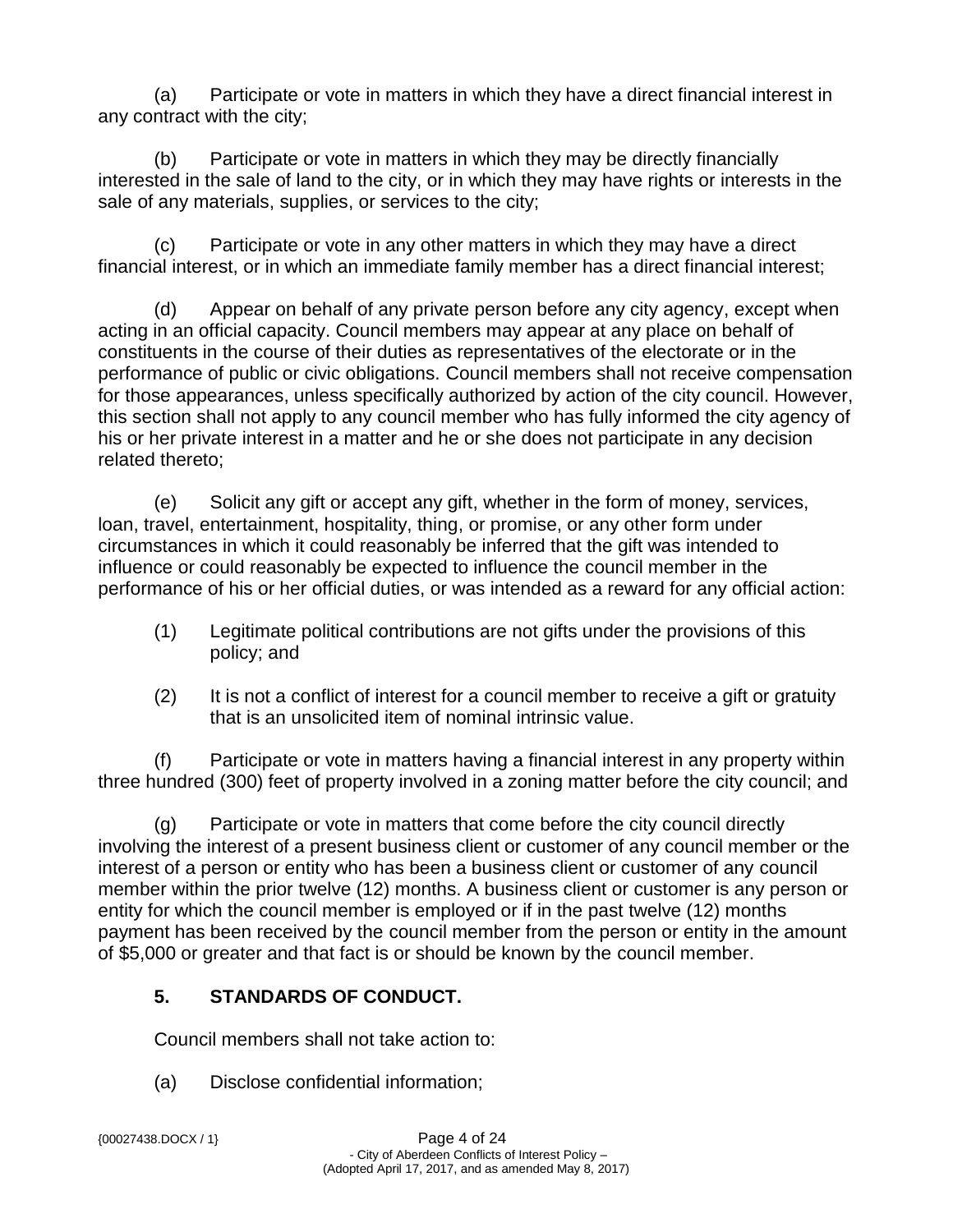(b) Use any confidential information which was gained because of their official position or employment for their own personal gain or benefit or for the benefit of others.

(c) Disclose or reveal any information or the contents of any discussion which took place in executive session under the provisions of the state open meetings law;

(d) Disclose or reveal any information, or the contents of any discussion, considered during an executive session or closed meeting conducted pursuant to the state open meetings law held by the city council and any city agency, board, commission, committee, or department, except as may be authorized by a majority vote of that body;

(e) Grant any special consideration, treatment or advantage to any citizen, individual, business organization, or group beyond that which is normally available to every other citizen, individual, business organization, or group;

(f) Use their elected position to secure special advantages, privileges, or exemptions for themselves or others;

(g) Engage in any conduct which may be directly prejudicial to the government of the city, which reflects discredit or dishonor on the government of the city, or which causes the city substantial monetary damage, or the commission of a criminal act;

(h) Use city supplies, equipment, or facilities for any purpose other than the conduct of official city business, unless otherwise provided for by law, ordinance, or city policy; and

(i) Knowingly perform or refuse to perform any act to deliberately prevent the execution of the city ordinances, rules, or regulations, or the achievement of official city programs.

## **6. FORMER COUNCIL MEMBERS.**

A past council member shall not appear before the city council or any board, commission, or committee of the city and represent any interest on any matter which was pending on file and unresolved with the city during his or her service for a period of one (1) year after the date of termination of the former member's office with the city.

## **7. DISCLOSURE OF INTEREST.**

A council member who has a financial interest in any matter pending before the city shall disclose that interest to other members of the city council, and shall refrain from further discussion of the matter; shall not be physically present when the subject is discussed in an executive session; and shall not vote on or participate further therein in any manner.

# **8. ADVISORY OPINIONS FOR COUNCIL MEMBERS AND CANDIDATES.**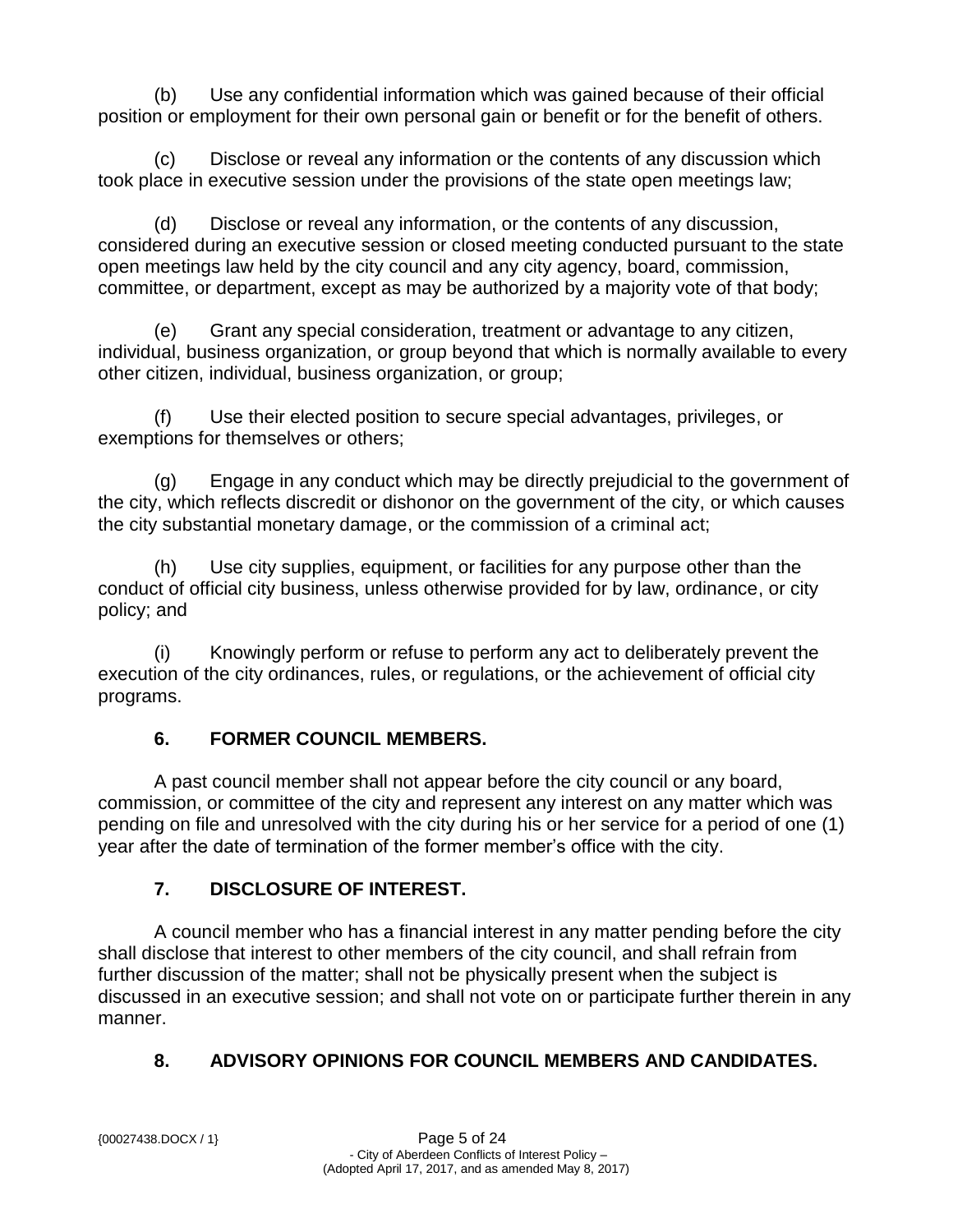(a) Advisory opinions may be requested by any council member who seeks the board of ethics' opinion to guide that official's own conduct. Only a council member may request an advisory opinion from the board of ethics about his or her conduct or activities, provided that the request is made prior to the filing of a complaint as outlined in this policy.

(b) Declared candidates for a municipal election can seek advisory opinions from the board of ethics about his or her conduct or activities.

(c) A request for an advisory opinion may include the request to review conduct that has already occurred that has not yet been the subject of a formal complaint.

## **9. COMPLAINT PROCEDURE.**

(a) A complaint that a council member has violated the conflicts of interest or standards of conduct outlined in this policy shall be made in accordance with this policy, except that anonymous complaints shall not be considered. All complaints shall be referred to the board of ethics who shall review the complaint in light of the conflicts of interest and standards of conduct as set forth in this policy. A copy of the complaint shall be mailed to the city official against whom a complaint has been filed by certified mail within two (2) business days of the written filing.

(b) All complaints, subsequent filings and proceedings of the board shall remain confidential unless otherwise provided herein. The accused may choose to waive confidentiality and make the complaint public. Upon such election by the accused, any subsequent filings and proceedings with the board become public. If the accused chooses to waive confidentiality, then the board has the right to make a public statement limited to that information as reasonably necessary to mitigate any adverse publicity resulting from a public statement by the accused.

(c) The board of ethics shall have all the powers of investigation as are afforded the city council by the city charter. The board performing the review of the complaint shall report to the city council in writing not more than sixty (60) days after the day of assignment, unless an extension is granted by a majority of the eligible council members. For purposes of this section, an ELIGIBLE COUNCIL MEMBER means any council member who is not named in the complaint. If the board determines that the facts as alleged do not establish probable cause that there has been a violation of this policy or otherwise dismisses a complaint under this policy, a report of the board's findings shall be given to the city council, and the matter shall be considered concluded. If the board determines that the facts as alleged establish probable cause that there has been a violation of this policy, the report containing the board's findings and recommended sanctions shall be given to the city council.

(d) The board's report to the city council shall be a public record, but all filings and proceedings prior to the report shall remain confidential unless the accused had elected to make the complaint public. Until a time as the board issues its report to the city council or the accused elects to make the complaint public, no complainant, board member, nor any person who has access to any confidential information related to the functions or activities of the board shall divulge that information to any person who is not authorized to have it.

| ${00027438. DOCX / 1}$ |  |
|------------------------|--|
|------------------------|--|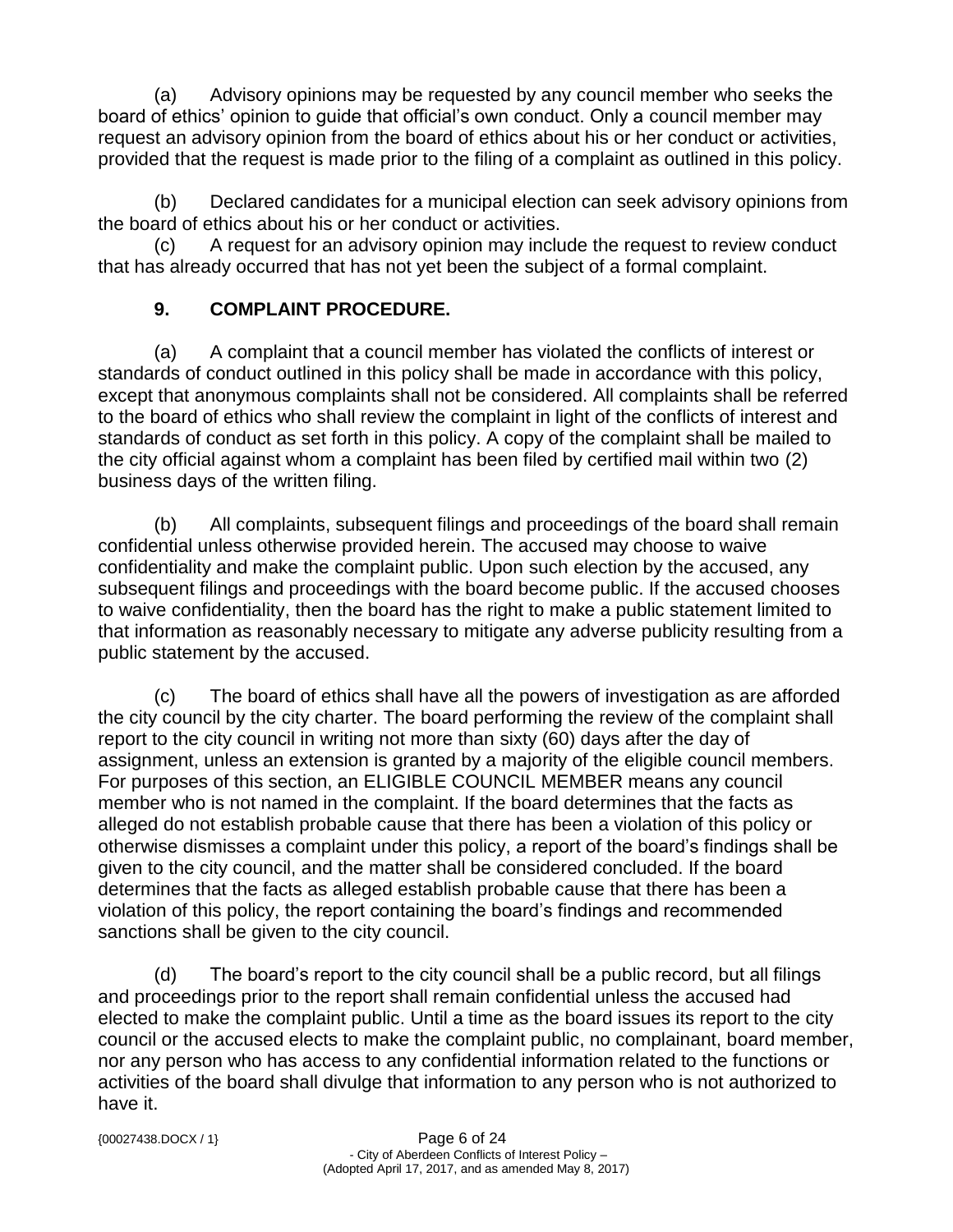(e) Upon receiving a report from the board of ethics that there is probable cause to believe that a violation of the conflicts of interest or standards of conduct by a council member may exist, the eligible members of the city council shall schedule a public hearing to be held within thirty (30) days of receipt of that report.

- (f) All hearings of the city council under this policy shall be conducted as follows:
- (1) The city council shall have all the powers of investigation including subpoena power as are given to it by reason of the city charter;
- (2) A council member against whom a complaint has been filed may elect to be represented by outside legal counsel of his or her own choosing and at his or her own expense. A council member has the right to a full and complete hearing with the opportunity to call witnesses and present evidence;
- (3) The board of ethics chairperson or his or her designee shall present the evidence and examine witnesses in support of the board's report with the board bearing the burden of proof by clear and convincing evidence on behalf of the city;
- (4) The city attorney shall act as legal advisor to the eligible council members conducting the hearing, unless there is a conflict of interest for the city attorney;
- (5) The city council shall first receive evidence from the board of ethics and from the person making the complaint, then from the council member complained against, and then from any other person as the city council deems necessary;
- (6) The city council may request and, if necessary, subpoena witnesses, books, records, or any documents which relate to the allegations or complaint;
- (7) The eligible council members, upon completion of a public hearing, shall render a decision in the form of a resolution and, in addition, the eligible council members shall thereafter have prepared findings of fact, conclusions of law, and a final order to be filed within twenty (20) days with both the finance officer and the council member against whom a complaint has been filed either determining no violation occurred or, if supported by clear and convincing evidence, the order shall set forth the remedy as provided by this policy to be complied with in order that voluntary compliance may be had and final determination obtained. In the event that voluntary compliance is not obtainable, action consistent with the city charter may be taken; and
- (8) All decisions and orders rendered by the city council shall be made public.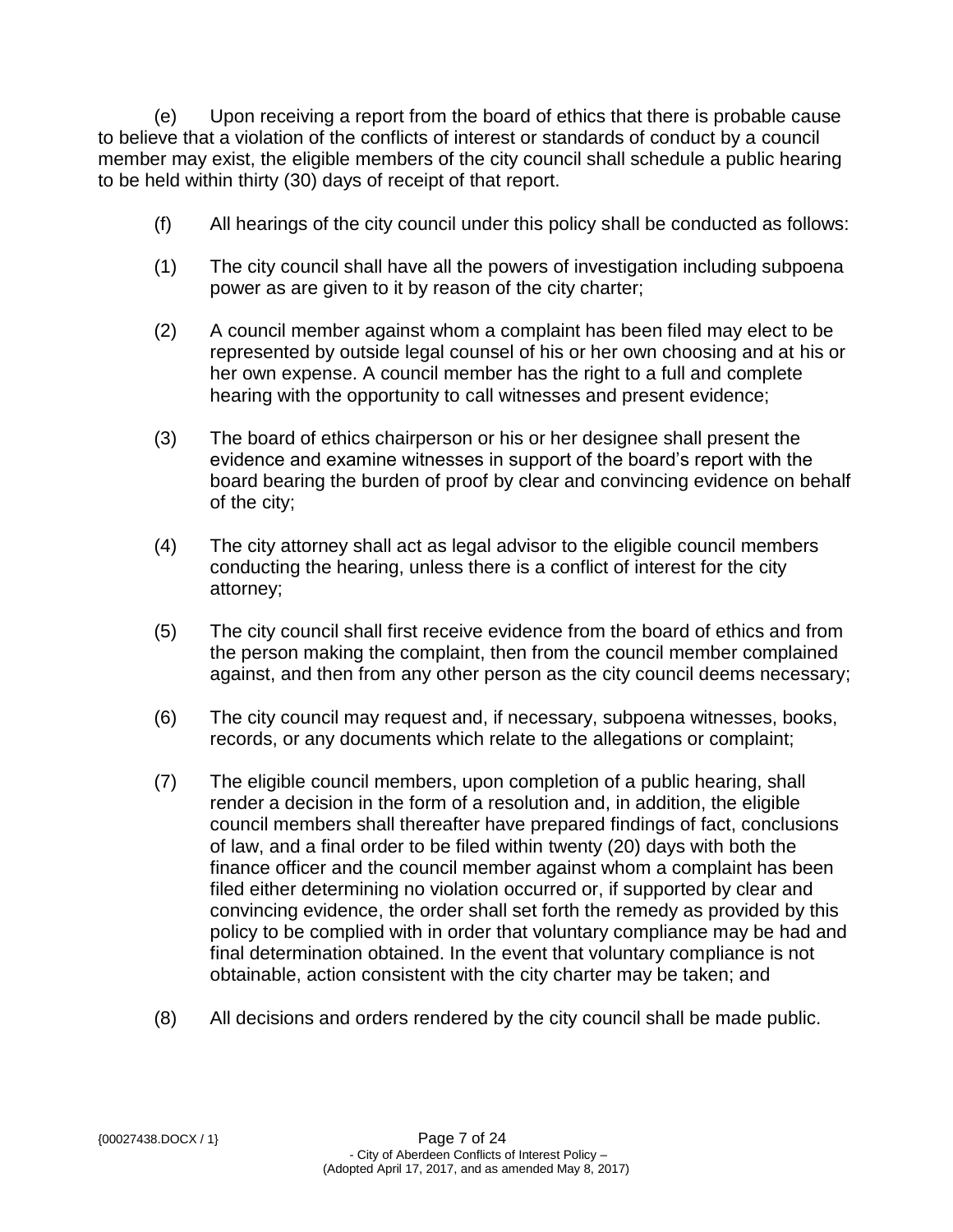## **SECTION II.**

## **CITY OFFICERS AND EMPLOYEES**

### **1. DECLARATION OF POLICY FOR CITY OFFICERS AND EMPLOYEES.**

(a) The proper operation of a republic requires that public officers and employees be honest, impartial, and responsible to the people; that governmental decisions and policy be made in the proper channels of the governmental structure; that public office not be used for personal gain; and that the public have confidence in the integrity of its government.

(b) The City Charter, Sec. 7.01, provides that the use of public office for private gain is prohibited and requires the city council to adopt regulations that prohibit: acting in an official capacity on matters in which the official has a private financial interest clearly separate from that of the general public; the acceptance of gifts and other things of value; acting in a private capacity on matters dealt with as a public official, the use of confidential information; and appearances by city officials before other city agencies on behalf of private interests. This policy provides for reasonable public disclosure of finances by officials with major decision-making authority over monetary expenditures and contractual matters.

(c) This policy applies to city officers and employees, whether appointed, paid, or unpaid, including members of all boards, commissions, and committees of the city, who have or may have a financial interest clearly separate from that of the general public in any contract, transaction, spending decision, zoning decision, or other matter which is subject to an official act or services from the city by such person. The purpose of these regulations is to establish guidelines setting forth those actions which are incompatible with the best interests of the citizens of the city and directing disclosure by those officers and employees of private financial or other interests in matters affecting city government. This section does not apply to the council members.

### **2. CONSTRUCTION.**

This section shall be liberally construed to protect the public interest in full disclosure of conflicts of interest and promoting ethical standards of conduct for municipal officers, employees, members of city agencies, and all advisory boards.

### **3. DEFINITIONS IN THIS SECTION II.**

For the purposes of this policy, the following definitions shall apply unless the context clearly indicates or requires a different meaning:

**ADVISORY OPINION.** A written opinion offering advice to the requestor in conjunction with interpretation of the city charter and ordinances on a matter submitted for that purpose. ADVISORY OPINIONS may be requested by a person subject to Section II seeking advice about his or her current conduct or an anticipated future behavior or activity.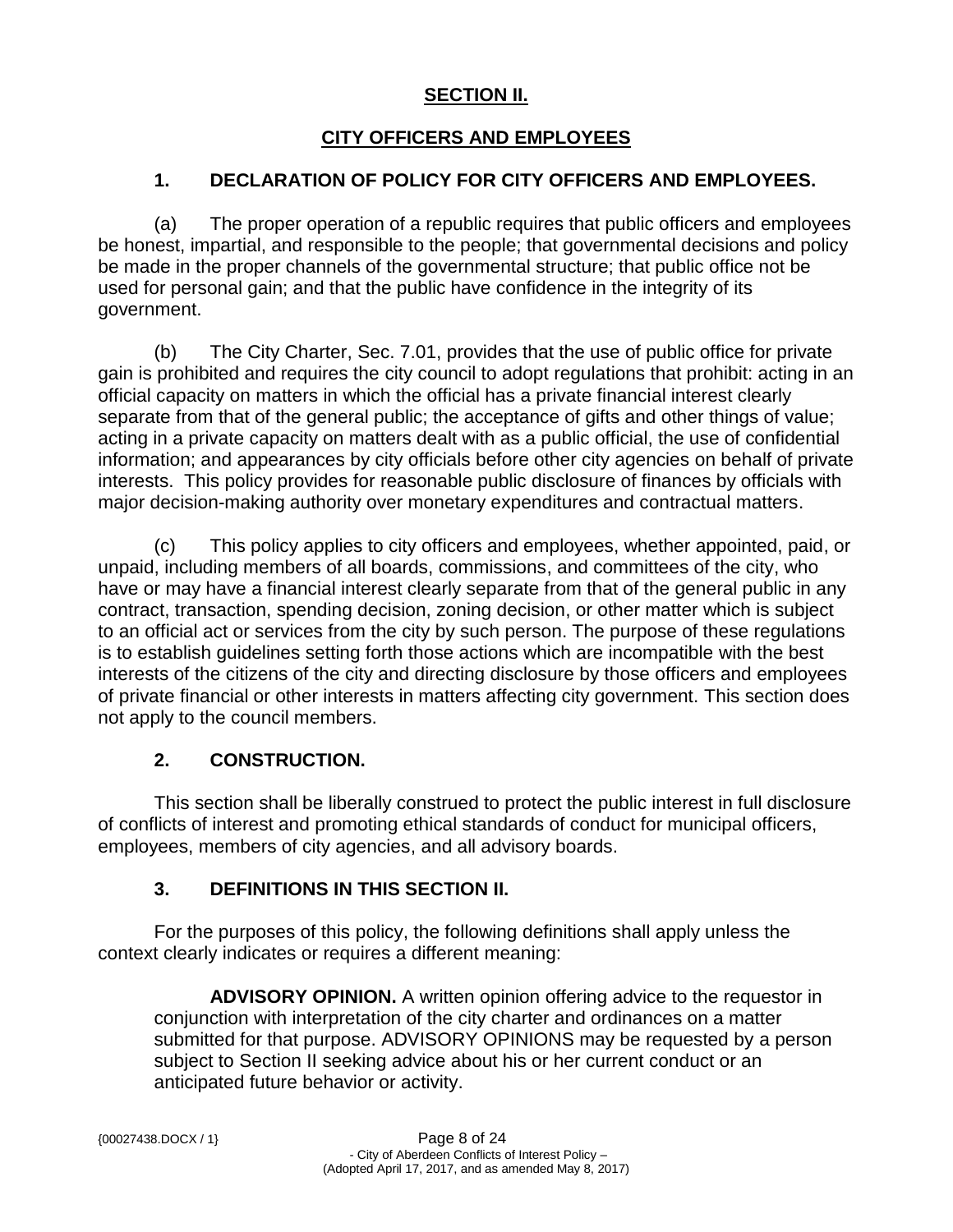**BUSINESS.** A corporation, partnership, sole proprietorship, firm, enterprise, franchise, association, organization, self-employed individual, holding company, joint stock company, receivership, trust, activity, or entity.

**CITY AGENCY.** Any authority, advisory board, body, commission, committee, department, unit, division, or office of the city.

**COMPLAINT.** A formal accusation against a person(s) alleging unethical or improper actions, behavior, or conduct as defined by city charter or city and state law.

**CONFIDENTIAL INFORMATION.** All information, including information described in this policy whether transmitted verbally or in writing, which is not, at the time, a public record pursuant to law.

**FINANCIAL INTEREST.** An expectation of receiving a pecuniary benefit. A FINANCIAL INTEREST of a person includes any FINANCIAL INTEREST of a member of that person's immediate family. A person has a FINANCIAL INTEREST in an organization in which that person has an ownership interest, or is a director, officer or employee. A person has a FINANCIAL INTEREST in a decision if a financial interest of that person will vary with the outcome of the decision. A FINANCIAL INTEREST does not include the following:

- (a) A personal or FINANCIAL INTEREST which is not of the magnitude that would exert an influence on an average, reasonable person;
- (b) A personal or FINANCIAL INTEREST of a type which is generally possessed by the public or a large class of persons to which that official or employee belongs; or
- (c) An action or influence which would have an insignificant or conjectural effect on the matter in question.

**IMMEDIATE FAMILY.** Any person related to an officer or employee within the first degree of consanguinity and includes a spouse, parent, child, grandparent, grandchild, or an individual claimed by that individual or the spouse as a dependent for federal income tax purposes.

**INCOME.** Any money or thing of value received or to be received as a claim on future services, whether in the form of a fee, salary, expense, allowance, forbearance, forgiveness, interest, dividend, royalty, rent, or capital gain and shall include all INCOME from whatever source derived.

**OFFICER or EMPLOYEE.** Any person appointed to, employed by, or retained by any public office or public body of the city, whether paid or unpaid, and whether temporary, part-time, or full-time, who has a financial interest clearly separate from that of the general public in any contract, transaction, spending decision, zoning decision, or other matter which is subject to an official act or services from the city by such person.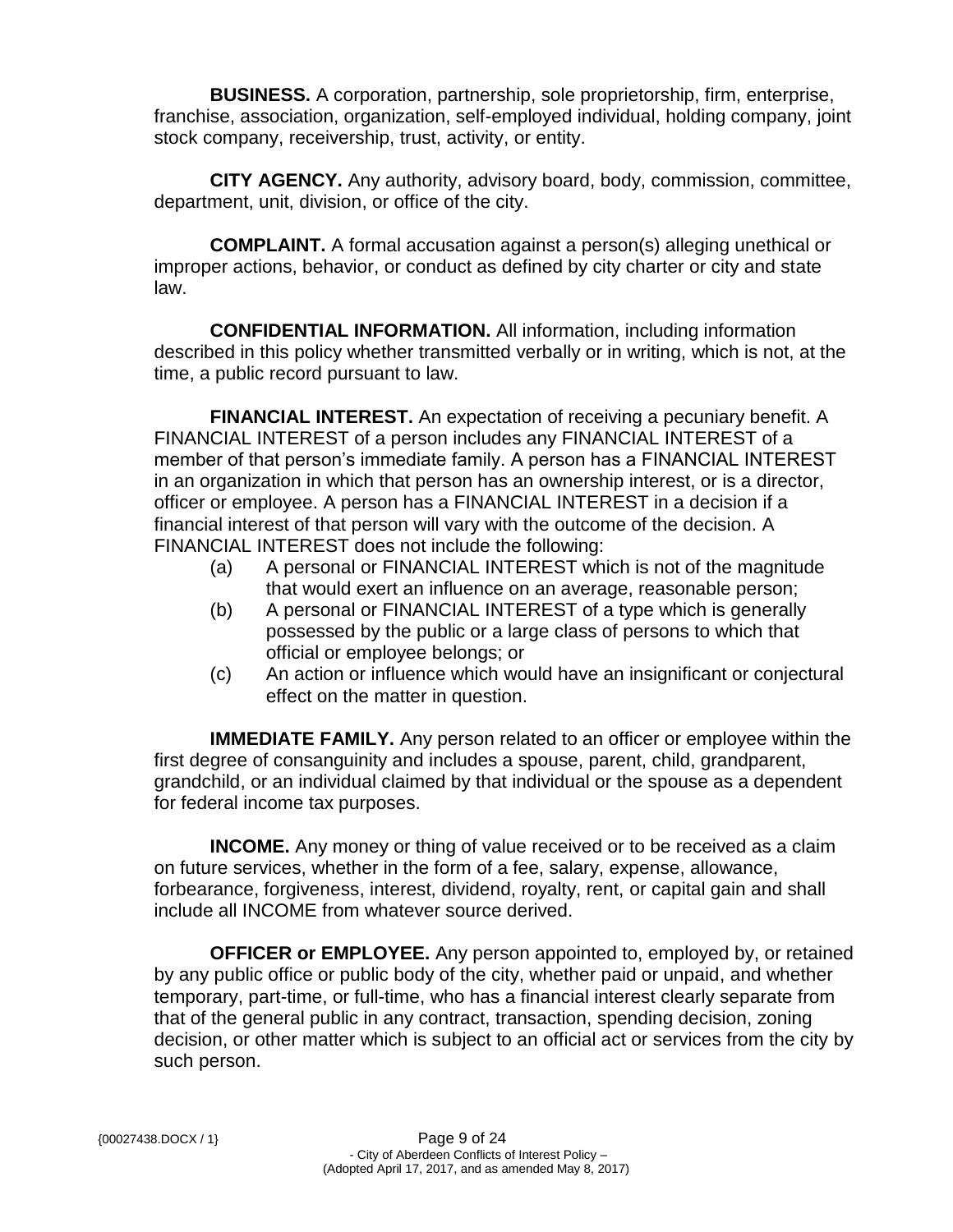#### **4. ACTING IN AN OFFICIAL CAPACITY ON MATTERS IN WHICH AN OFFICIAL OR EMPLOYEE HAS A PRIVATE FINANCIAL INTEREST CLEARLY SEPARATE FROM THAT OF THE GENERAL PUBLIC.**

(a) No officer or employee of the city shall knowingly have a financial interest clearly separate from that of the general public in any contract, transaction, spending decision, zoning decision, or other matter which is subject to an official act or services from the city. This provision shall not apply if the interested officer or employee discloses the financial interest by written communication to his or her immediate supervisor, director, and the city council or city manager and receives unanimous consent from such persons to the financial interest or if the person serves on a lay board and discloses to the city council or the city manager the full nature and extent of that interest and disqualifies and/or removes himself or herself from consideration or future participation in the matter in any respect.

(b) The foregoing conflict of interest prohibition shall not apply if an interested officer or employee does not or will not act in the regular course of his or her duties and responsibilities for the city as to inspection, any related performance issues, or any operational oversight or work with the matter in question. Also, this prohibition may not apply if the interested officer or employee is an employee of a business involved in the matter in question and the officer or employee has no ownership interest in the matter and will not receive a fee or compensation related thereto.

## **5. ACCEPTANCE OF GIFTS AND OTHER THINGS OF VALUE.**

(a) No officer or employee shall solicit any gift, or accept any gift whether in the form of money, services, loan, travel, entertainment, hospitality, thing or promise or any other form, under circumstances in which it could reasonably be inferred that the gift was intended to influence, or could reasonably be expected to influence the officer or employee, in the performance of official duties, or was intended as a reward for any official action.

(b) Legitimate political contributions are not gifts under the provisions of this policy.

(c) It is not a conflict of interest for any official or employee to receive a gift or gratuity that is an unsolicited item of nominal intrinsic value.

## **6. DISCLOSURE OF CONFIDENTIAL INFORMATION.**

During the period of employment or service and for one (1) year thereafter, no officer or employee, with respect to any contract, transaction, spending decision, zoning decision, or other matter which is or may be the subject of an official act or action of the city shall, without appropriate authorization, disclose confidential information concerning the property, government, or affairs of the city. In addition, no officer or employee shall use this information to advance the financial or other private interest of the officer or employee or others.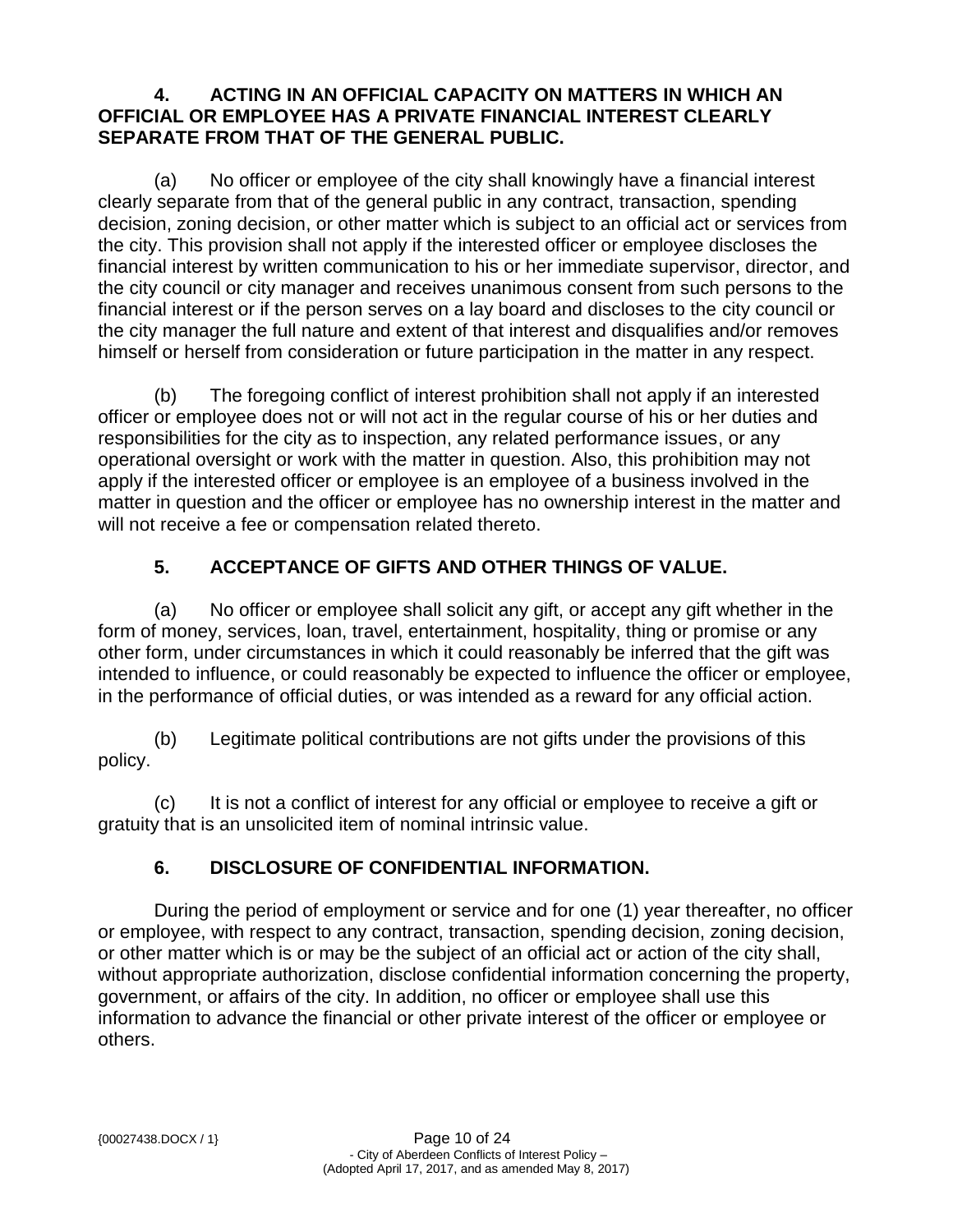### **7. DISCLOSURE OF CONFIDENTIAL OR PRIVILEGED INFORMATION PROHIBITED.**

No member of any city agency may publicly disclose information received, discussed, or decided in executive session held pursuant to law or in conference with legal counsel which is protected by the attorney/client privilege or has been confidentially disclosed at an executive session, unless a majority of the members of the city agency has authorized that disclosure or unless a disclosure is authorized by a court of competent jurisdiction.

### **8. APPEARANCES BY CITY OFFICIALS ON BEHALF OF PRIVATE INTERESTS.**

No officer or employee, except when acting in an official capacity, shall appear on behalf of any private person before any city agency. This section shall not apply to any officer who has fully informed the city agency of the officer's private interest in a matter and the officer does not participate in any decision related thereto.

## **9. PROHIBITED CONDUCT AFTER LEAVING THE CITY.**

No present or former officer or employee may represent another person for compensation before the city or any public body thereof while in office or employed for a period of one (1) year from the date of termination of their office or employment concerning any matter with which the officer or employee was directly concerned and in which the officer or employee personally participated during the employment or service by a substantial and material exercise of administrative discretion either during their holding of office or employment or for a period of one (1) year thereafter. This section shall not prohibit any former employee from acting as a paid private consultant for any person so long as the former officer or employee does not appear on behalf of that person before the city or any public body thereof, either personally or by communication of any kind, for a period of one (1) year from the date of termination of their office or employment and that former officer or employee does not disclose confidential information at any time.

### **10. ADVISORY OPINIONS.**

An advisory opinion may be requested from the board of ethics by any city officer and employee whether appointed, paid or unpaid, including members of all boards, commissions and committees of the city who seek the board of ethics' opinion to interpret the law as it applies to himself or herself. A request for an advisory opinion may include the request to review conduct that has already occurred that has not yet been the subject of a complaint. The "self- reporting" of past incidents shall not act as a bar against possible sanctions for conduct, but may be considered in mitigation of any possible penalties otherwise imposed.

## **11. COMPLAINT PROCEDURE.**

A complaint that a city officer or city employee, whether appointed, paid, or unpaid, or a member of a city board, city commission, or city committee has violated the conflicts of

|  | ${00027438. DOCX / 1}$ |  |
|--|------------------------|--|
|--|------------------------|--|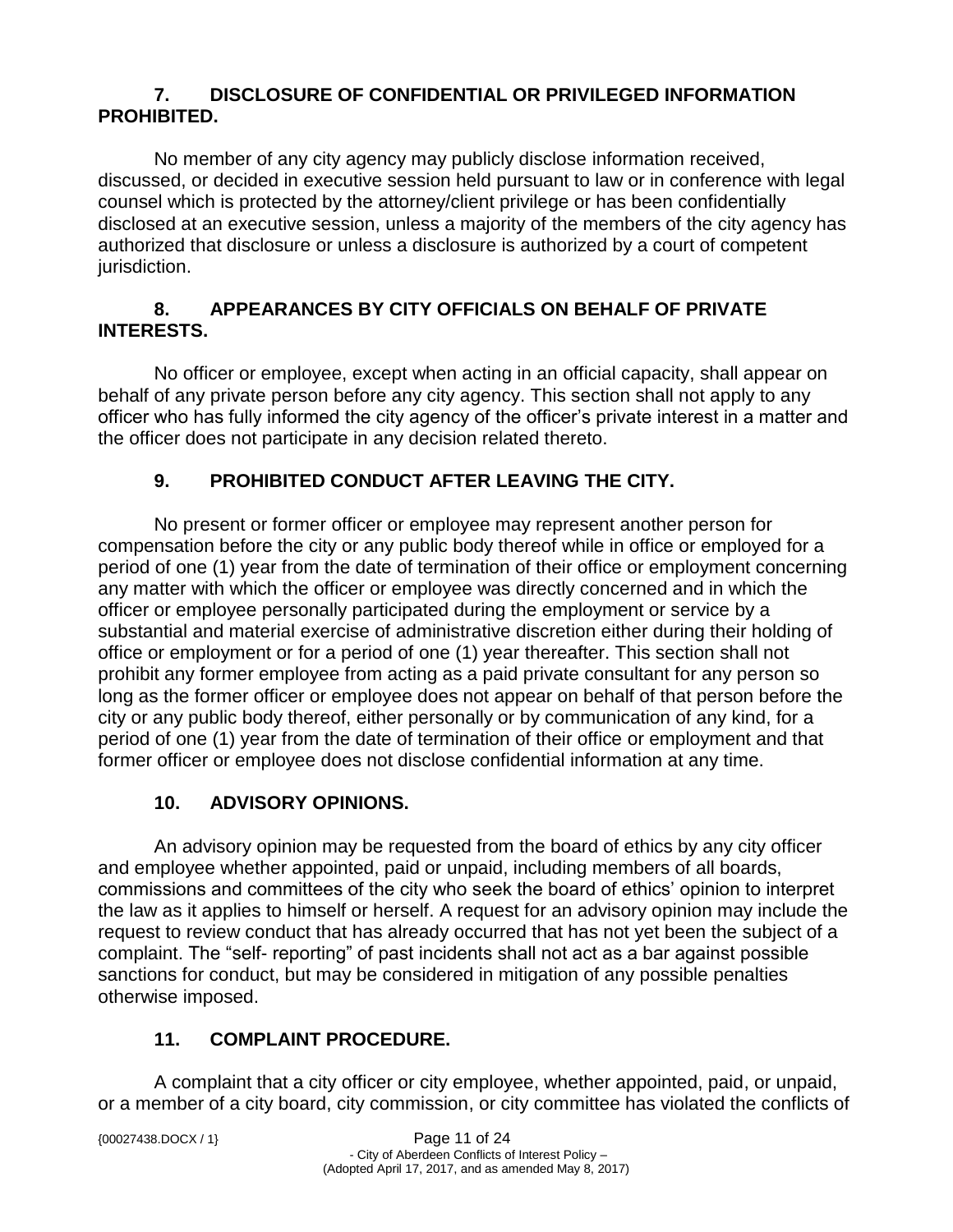interest or standards of conduct outlined in this section shall be made in accordance with the provisions of this section, except that anonymous complaints shall not be considered. All complaints shall be referred to the board of ethics who shall review the complaint in the light of the conflicts of interest and standards of conduct as set forth in this section. A copy of the complaint shall be mailed to the city employee or officer against whom a complaint has been filed by certified mail within two (2) business days of the filing of the complaint. All complaints and any subsequent filings and proceedings of the board shall remain confidential unless otherwise provided herein. No board member, complainant, nor any person who has access to any confidential information related to the functions or activities of the board shall divulge that information to any other person who is not authorized to have it. The person accused may choose to waive confidentiality and make public the complaint. Upon such election by the accused, any subsequent filings and proceedings before the board become public. If the accused chooses to waive confidentiality, then the board has the right to make a public statement limited to that information as reasonably necessary to mitigate any adverse publicity resulting from the public statement by the accused person.

## **12. COLLECTIVE BARGAINING AGREEMENTS.**

Nothing in this policy shall be enforced contrary to the provisions of any collective bargaining agreements between the city and its employees.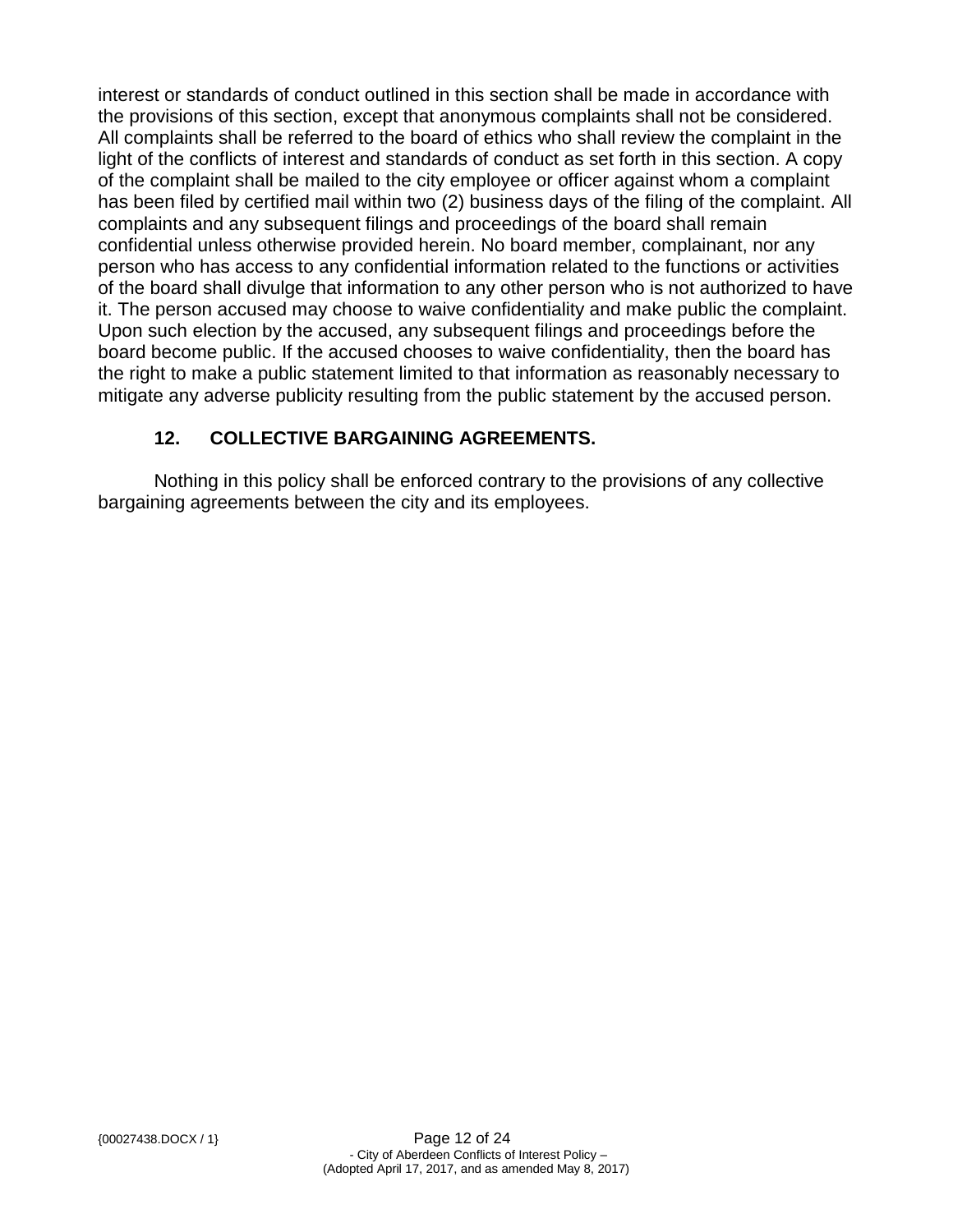### **SECTION III.**

#### **GENERAL PROVISIONS**

#### **1. JUDICIAL REVIEW.**

Pursuant to Article IX of the South Dakota Constitution, any final order by the city council is subject to judicial review as provided by SDCL Ch. 21-31 within twenty (20) days of the filing with the finance officer of the city council's final order.

#### **2. PENALTY FOR VIOLATIONS OF POLICY.**

- (a) Violations of Section I:
- (1) Violations of Section I may be remedied by the eligible council members by any one or any combination of the following punishments:
	- (i.) Public reprimand;
	- (ii.) Administrative fine not to exceed \$500; and/or
	- (iii.) Removal from office only for the causes set forth in Section 2.06 of the City Charter or Section 2-22 of the City Code.
- (2) In addition to the penalties listed above, the city council may refer the matter to the city attorney:
	- (i.) To prosecute for violation of city ordinance; and/or
	- (ii.) To seek civil remedies to enjoin any activity prohibited by Section I.
- (b) Violations of Section II:
- (1) Violations of Section II of this policy may be punished under the general penalty provisions of this policy. Board recommendations regarding a city employee shall be in writing and given to the city manager or, if the employee is subject to the authority of the city council, to the city council. In addition, upon the finding of a violation of Section II by four board members, the board of ethics may exercise any one or any combination of the following remedies:
	- (i.) Recommend a reprimand for the officer or employee in writing, either privately or publicly;
	- (ii.) Recommend the suspension or removal of an officer that is subject to the mayor or that is subject to the council from service on a lay board;
	- (iii.) Recommend the suspension, demotion or termination of employment of any compensated employee of the city;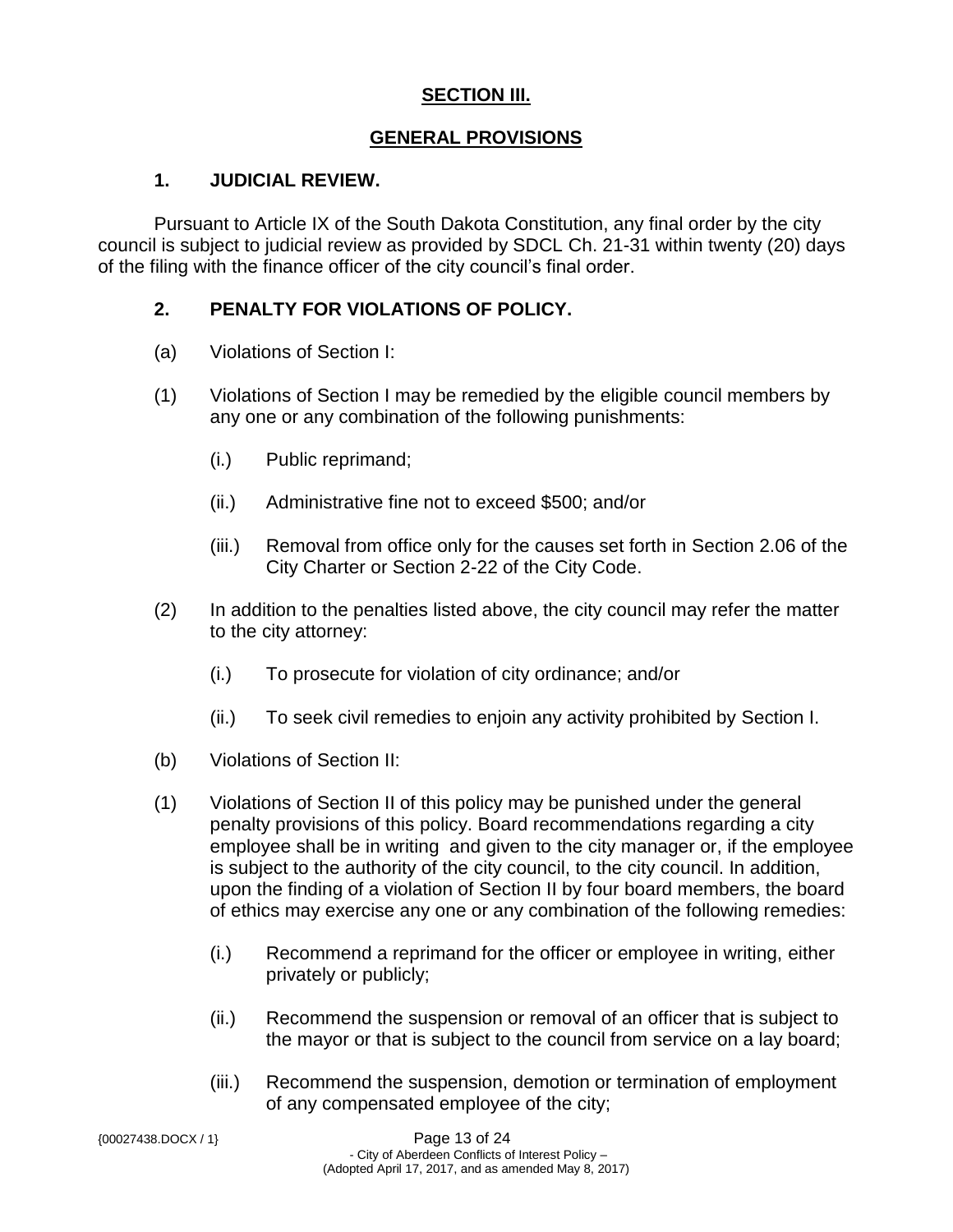- (iv.) Recommend an administrative fine not to exceed \$500;
- (v.) Refer to the city attorney to prosecute for violation of city ordinance; and
- (vi.) Refer to the city attorney to seek civil remedies to enjoin any activity prohibited by Section II.
- (2) Any finding from the board resulting in a recommended suspension, demotion, termination of employment, or an imposed fine shall be considered good cause if final action is taken thereon by the city council or the city administration.

### **3. ANNUAL DISCLOSURE OF CONFLICTS OF INTEREST.**

Every council member subject to Section I of this policy and every city officer or employee subject to Section II of this policy shall at least once annually disclose on forms provided by the finance officer any actual or potential conflict of interest. A completed Conflict Disclosure Form as set forth in the appendices hereto shall be provided to the finance officer on or before February  $28<sup>th</sup>$  of each year or, if a person is elected, appointed, or hired with the City after January  $2<sup>nd</sup>$ , within sixty (60) days of the date such person was elected, appointed, or hired with the City. The Conflict Disclosure Form is in addition to the statement of financial interest council members are required to file annually with the finance office, pursuant to SDCL 3-1A-4.

## **4. RECEIPT AND ACKNOWLEDGMENT OF POLICY.**

Every person subject to this policy shall be provided a copy of this policy and execute the form Receipt And Acknowledgement Of Policy within thirty (30) days of entering into service for or on behalf of the City or within sixty (60) days of the date of adoption of this policy, whichever is later.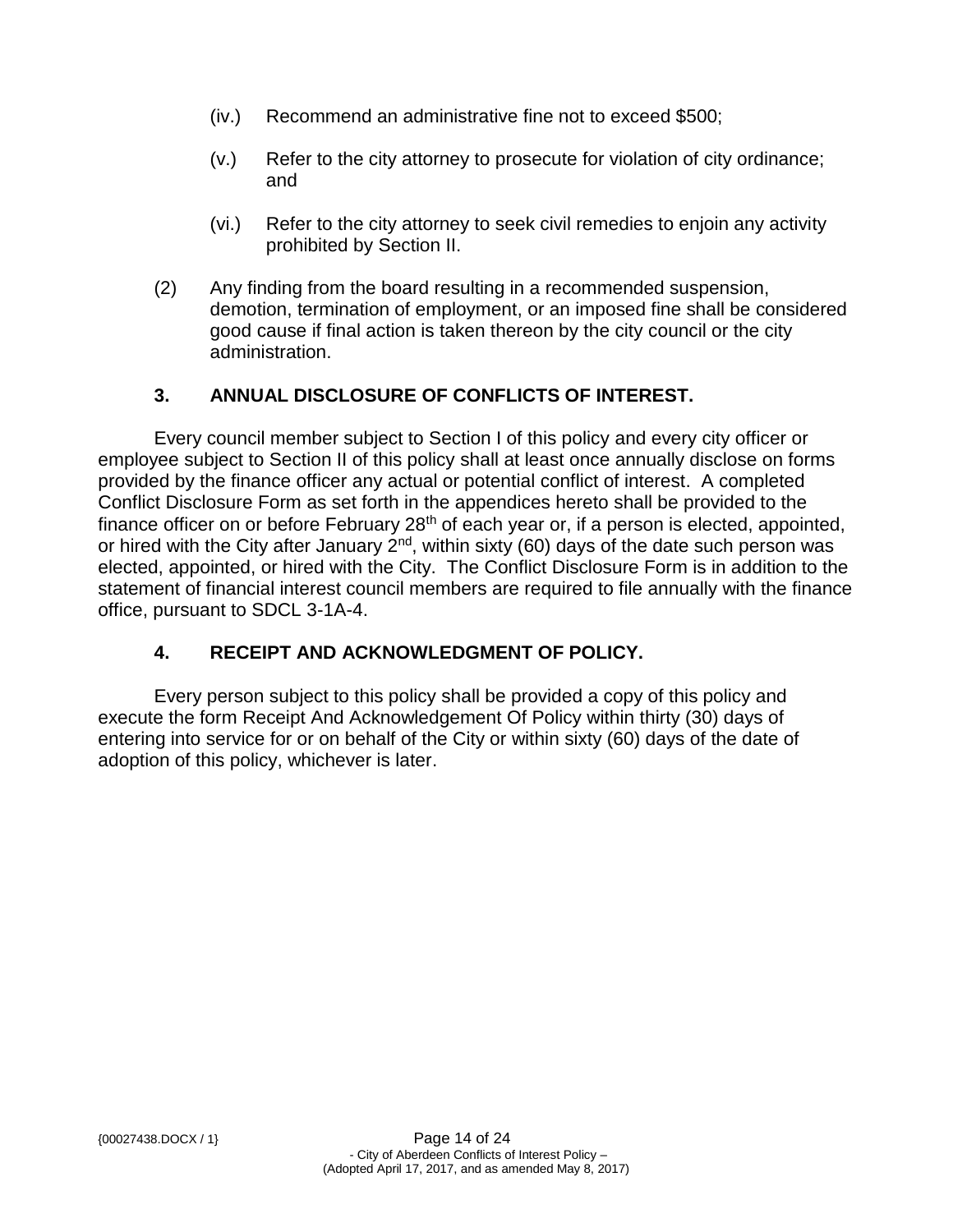### **SECTION IV.**

### **LAWS GOVERNING CONFLICTS OF INTEREST**

### **1. SOUTH DAKOTA STATUTES**

#### **SDCL 22-30A-\_\_.** [Senate Bill No. 27, § 2, Session Laws 2017]

Any public official who knowingly uses funds or property that has been entrusted to the public official in violation of the public trust and that results in a direct financial benefit to the public official commits a direct criminal conflict of interest.

Any public official who commits a direct criminal conflict of interest is guilty of theft.

#### **SDCL 3-23-6. Board members, fiscal agents, officers, and executives of local service agencies, school districts, cooperative education service units, and education service agencies and entities prohibited from having interest in or deriving direct benefit from contract.**

No board member, fiscal agent, officer, or executive of a local service agency, school district, cooperative education service unit, education service agency, nonprofit education service agency, or jointly governed education service entity that receives money from or through the state may have an interest in a contract nor receive a direct benefit from a contract that the local service agency, school district, cooperative education service unit, education service agency, nonprofit education service agency, or jointly governed education service entity is a party to the contract except as provided in § 3-23-8.

#### **SDCL 3-23-7. Circumstances under which board members, fiscal agents, officers, and executives of local service agencies, school districts, cooperative education service units, and education service agencies and entities derive direct benefit.**

A person described in § 3-23-6 derives a direct benefit from a contract if the person, the person's spouse, or other persons the person lives with and commingles assets:

- (1) Has more than a five percent ownership or other interest in an entity that is a party to the contract;
- (2) Derives income, compensation, or commission directly from the contract or from the entity that is a party to the contract;
- (3) Acquires property under the contract; or
- (4) Serves on the board of directors of an entity that derives income directly from the contract or acquires property under the contract.

A person does not derive a direct benefit from a contract based solely on the value associated with the person's investments or holdings, or the investments or holdings of other persons the state officer or employee lives with and commingles assets.

#### **SDCL 3-23-8. Conditions under which local service agency, school district, cooperative education service unit, or education service agency or entity may authorize member to have interest in or derive direct benefit from contract.**

A local service agency, school district, cooperative education service unit, education service agency, nonprofit education service agency, or jointly governed education service entity may authorize a board member, fiscal agent, officer, or executive to have an interest in a contract or derive a direct benefit from a contract if: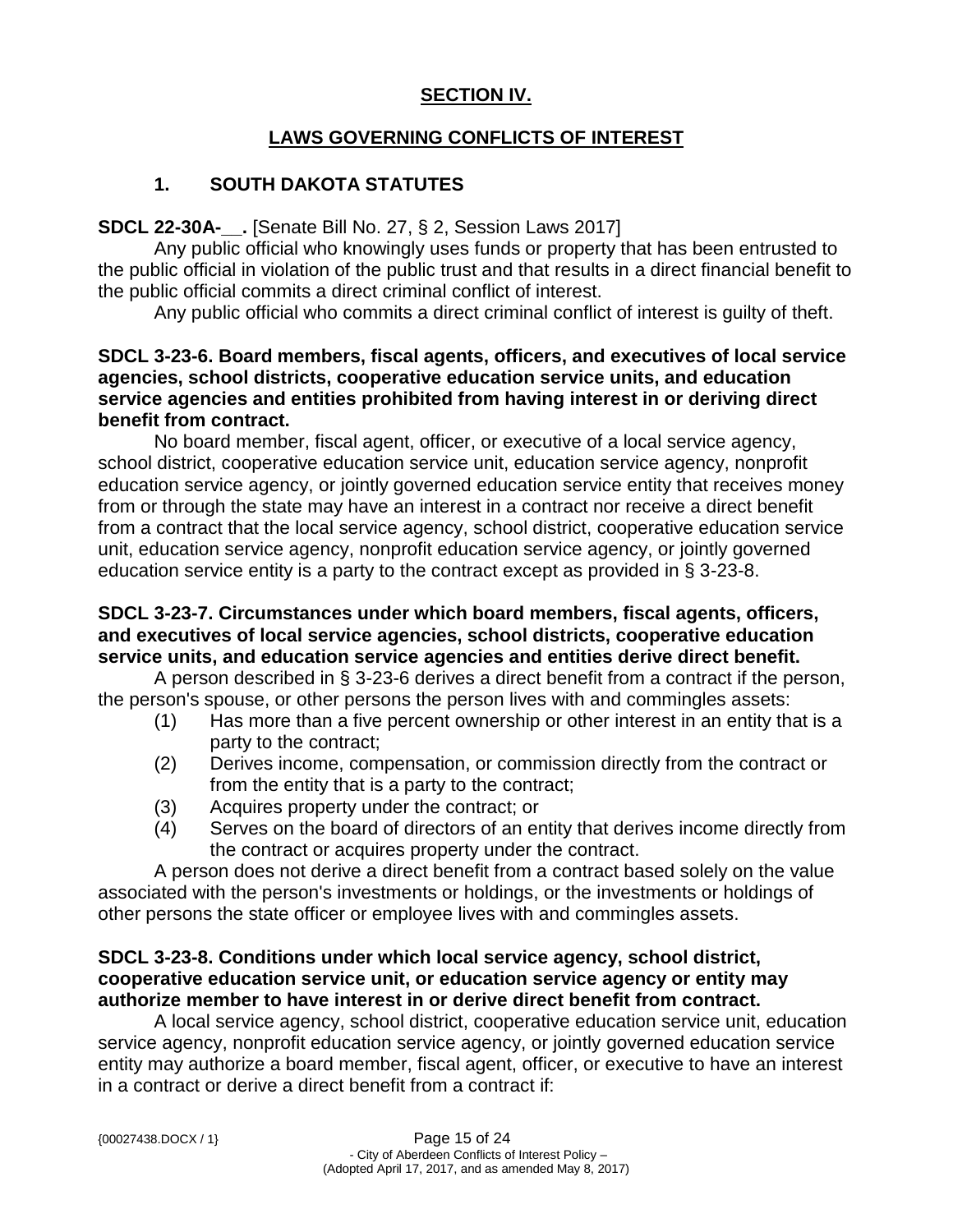- (1) The person has provided full written disclosure to the agency, district, or unit governing board;
- (2) The governing board has reviewed the essential terms of the transaction or contract and the person's role in the contract or transaction; and
- (3) The transaction or the terms of the contract are fair, reasonable, and not contrary to the public interest.

 No member of a local service agency, school district, cooperative education service unit, education service agency, nonprofit education service agency, or jointly governed education service entity may participate in or vote upon a decision of a local service agency, school district, cooperative education service unit, education service agency, nonprofit education service agency, or jointly governed education service entity relating to a matter in which the member has an interest or derives a direct benefit.

 The authorization shall be in writing. Any authorization given pursuant to this section is a public record. Each authorization shall be filed with the auditor-general. The auditorgeneral shall compile the authorizations and present them annually for review by the Government Operations and Audit Committee. A board member, fiscal agent, officer, or executive of a local service agency, school district, cooperative education service unit, education service agency, nonprofit education service agency, or jointly governed education service entity may comply with this section if: the local service agency, school district, cooperative education service unit, education service agency, nonprofit education service agency, or jointly governed education service entity puts on its regular meeting agenda an inquiry for conflicts disclosure prior to the consideration of any substantive matters; the person subject to this chapter publicly discloses his or her interest in a contract, direct benefit, or other conflict with any matter on the agenda; the person is excused from discussion and consideration of such matters; the board determines the matter underlying the conflict is fair, reasonable, and not contrary to the public interest; and the disclosure is included in the minutes which are publicly available.

#### **SDCL 3-23-9. Removal of board member, fiscal agent, officer, or executive of local service agency, school district, cooperative education service unit, or education service agency or entity for violation--Misdemeanor--Forfeiture--Voidable contract.**

Any person who knowingly violates §§ 3-23-6 to 3-23-8, inclusive, shall be removed from office or employment and is guilty of a Class 1 misdemeanor. Any benefit to a person derived from the person's knowing violation of §§ 3-23-6 to 3-23-8, inclusive, is subject to forfeiture. Any contract made in violation of §§ 3-23-6 to 3-23-8, inclusive, is voidable by the governing body of the local service agency, school district, cooperative education service unit, education service agency, nonprofit education service agency, or jointly governed education service entity.

#### **SDCL 6-1-1. Local officer's interest in public purchase or contract unlawful--Contract void.**

It shall be unlawful for any officer of a county, municipality, township, or school district, who has been elected or appointed, to be interested, either by himself or agent, in any contract entered into by said county, municipality, township, or school district, either for labor or services to be rendered, or for the purchase of commodities, materials, supplies, or equipment of any kind, the expense, price, or consideration of which is paid from public funds or from any assessment levied by said county, municipality, township, or school district, or in the purchase of any real or personal property belonging to the county,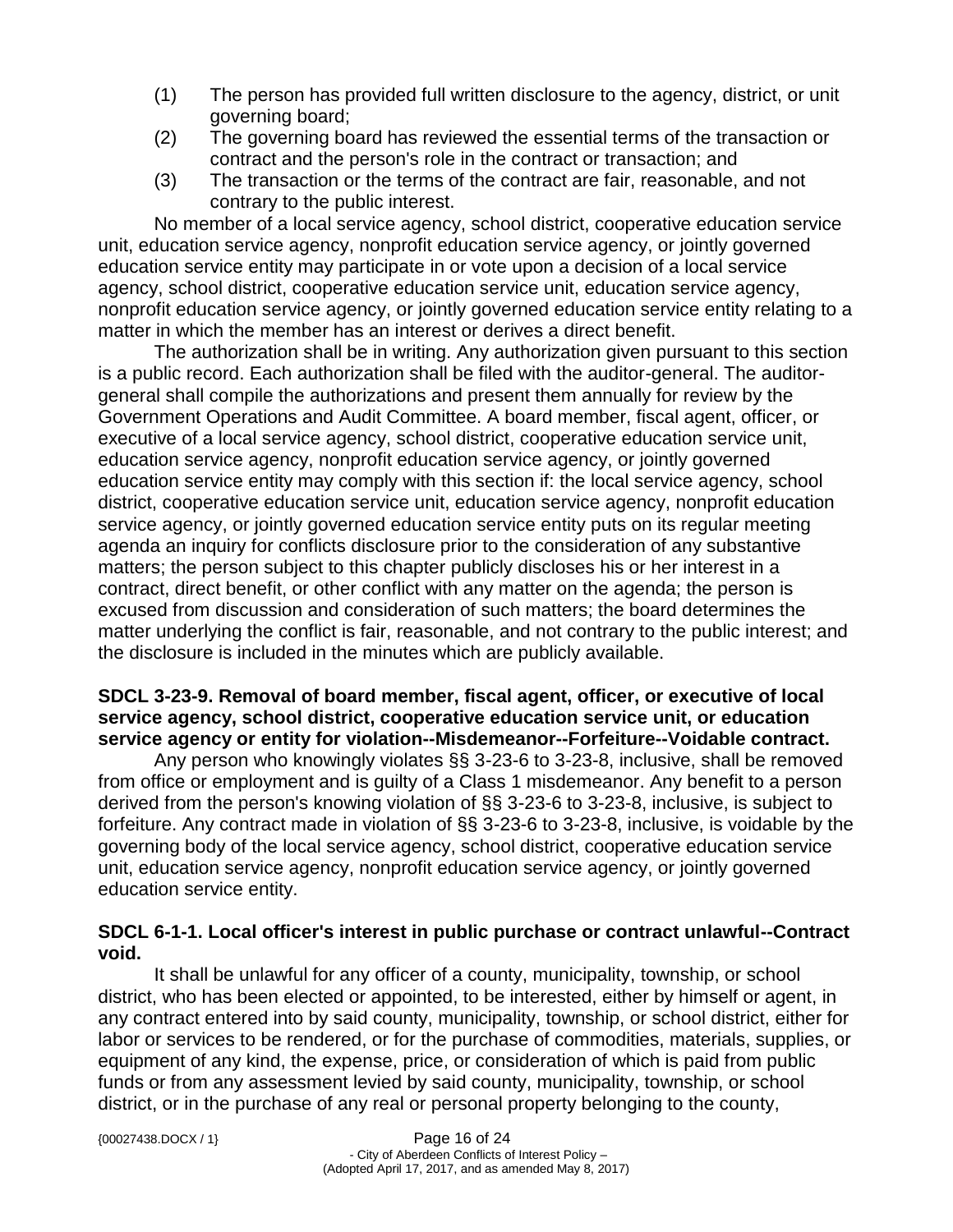municipality, township, or school district or which shall be sold for taxes or assessments or by virtue of legal process at the suit of such county, municipality, township, or school district. Such contract shall be null and void from the beginning.

#### **SDCL 6-1-2. Conditions under which contract with local officer permitted--Contract voidable if conditions not fully met.**

The provisions of § 6-1-1 are not applicable if the contract is made pursuant to any one of the conditions set forth in the following subdivisions, without fraud or deceit. However, the contract is voidable if the provisions of the applicable subdivision are not fully satisfied or present at the time the contract was entered into:

(1) Any contract involving five thousand dollars or less regardless of whether other sources of supply or services are available within the county, municipality, township, or school district, if the consideration for such supplies or services is reasonable and just;

(2) Any contract involving more than five thousand dollars but less than the amount for which competitive bidding is required, and there is no other source of supply or services available within the county, municipality, township, or school district if the consideration for such supplies or services is reasonable and just and if the accumulated total of such contracts paid during any given fiscal year does not exceed the amount specified in § 5-18A-14;

(3) Any contract with any firm, association, corporation, or cooperative association for which competitive bidding is not required and where other sources of supply and services are available within the county, municipality, township or school district, and the consideration for such supplies or services is reasonable and just, unless the majority of the governing body are members or stockholders who collectively have controlling interest, or any one of them is an officer or manager of any such firm, association, corporation, or cooperative association, in which case any such contract is null and void;

(4) Any contract for which competitive bidding procedures are followed pursuant to chapter 5-18A or 5-18B, and where more than one such competitive bid is submitted;

(5) Any contract for professional services with any individual, firm, association, corporation, or cooperative, if the individual or any member of the firm, association, corporation, or cooperative is an elected or appointed officer of a county, municipality, township, or school district, whether or not other sources of such services are available within the county, municipality, township, or school district, if the consideration for such services is reasonable and just;

(6) Any contract for commodities, materials, supplies, or equipment found in the state contract list established pursuant to § 5-18D-6, at the price there established or below;

(7) Any contract or agreement between a governmental entity specified in § 6-1-1 and a public postsecondary educational institution if an employee of the Board of Regents serves as an elected or appointed officer for the governmental entity, and if the employee does not receive direct compensation or payment as a result of the contract or agreement; and

(8) Any contract with any firm, association, corporation, individual, or cooperative association for which competitive bidding procedures are followed pursuant to chapter 5- 18A, and where only one such competitive bid is submitted, provided the procedures established in § 6-1-2.1 are followed.

## **2. ABERDEEN CITY CHARTER**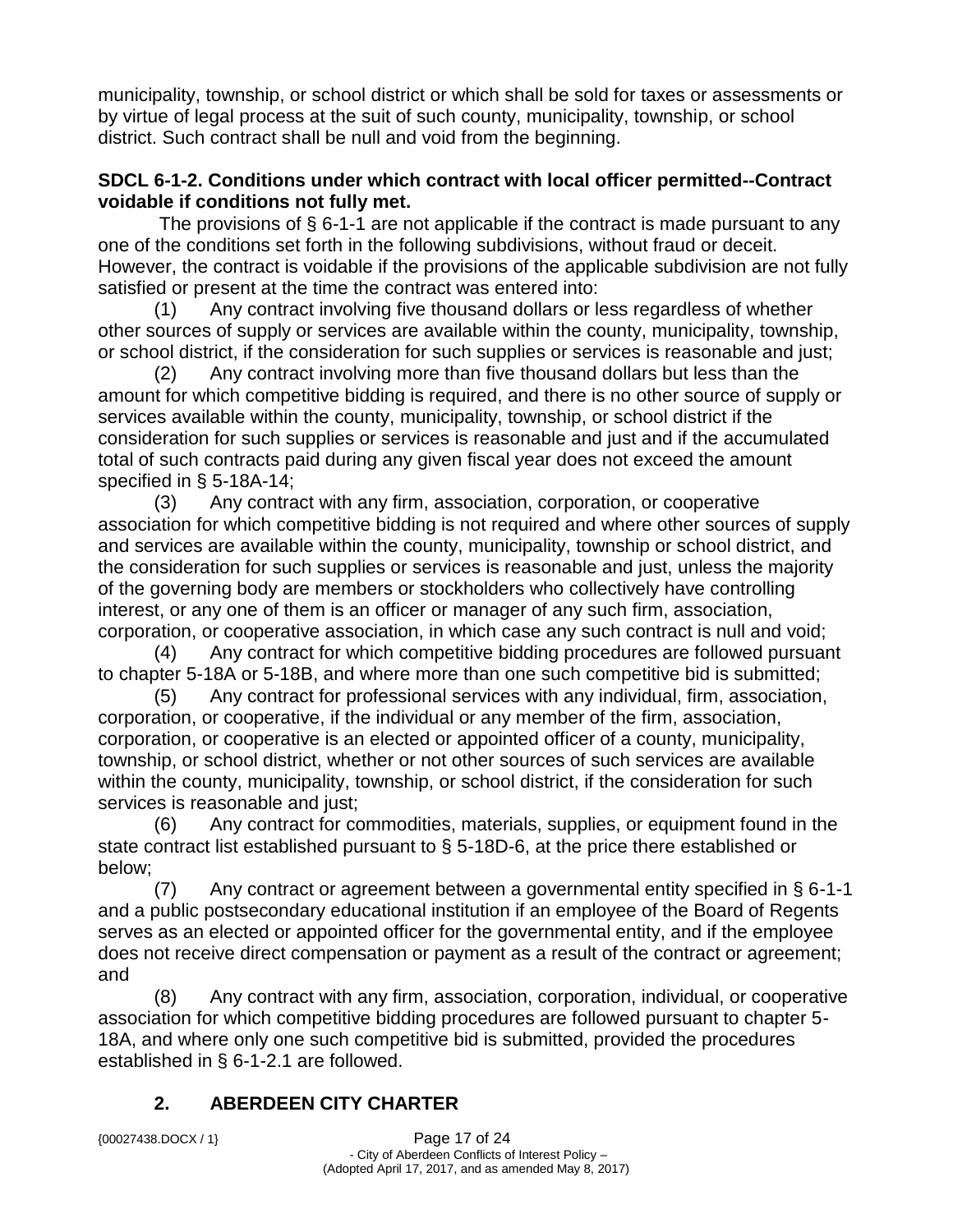#### **Sec. 7.01. - Conflicts of Interest.**

The use of public office for private gain is prohibited. The city council shall implement this prohibition by ordinance. Regulations to this end shall include but not be limited to: acting in an official capacity on matters in which the official has a private financial interest clearly separate from that of the general public; the acceptance of gifts and other things of value; acting in a private capacity on matters dealt with as a public official, the use of confidential information; and appearances by city officials before other city agencies on behalf of private interests. This ordinance shall provide for reasonable public disclosure of finances by officials with major decision-making authority over monetary expenditures and contractual matters and, insofar as permissible under state law, shall provide for fines and imprisonment for violations. Municipal officials shall be, at a minimum be [sic] restricted from conflict of interest to the same extent that state public officials are bound by state law; provided however, that the city council may adopt an ordinance setting a stricter standard.

#### **Sec. 7.02. - Prohibitions.**

- (a) Activities prohibited.
- (1) No person shall be appointed to or removed from, or in any way favored or discriminated against with respect to any city position or appointive city administrative office because of race, gender, age, handicap, religion, country of origin or political affiliation.
- (2) No person shall willfully make any false statement, certificate, mark, rating or report in regard to any test, certification or appointment under the provisions of this charter or the rules and regulations made hereunder, or in any manner commit or attempt to commit any fraud preventing the impartial execution of such provisions, rules and regulations.
- (3) No person who seeks appointment or promotion with respect to any city position or appointive city administrative office shall directly or indirectly give, render or pay any money, service or other valuable thing to any person for or in connection with his or her test, appointment, proposed appointment, promotion or proposed promotion.
- (4) No person shall knowingly or willfully solicit or assist in soliciting any assessment, subscription or contribution for any political party or political purpose to be used in conjunction with any city election from any city employee.
- (5) No city employee shall knowingly or willfully make, solicit or receive any contribution to the campaign funds of any political party or committee to be used in a city election or to campaign funds to be used in support for opposition to any candidate for election to city office or city ballot issue. Further, no city employee shall knowingly or willfully participate in any aspect of any political campaign on behalf of or opposition to any candidate for city office. This section shall not be construed to limit any person's right to exercise rights as a citizen to express opinions or to cast a vote nor shall it be construed to prohibit any person from active participation in political campaigns at any other level of government.

(b) Penalties. Any person convicted of a violation of this section shall be ineligible for a period of five years following such conviction to hold any city office or position and, if no officer or employee of the city [sic], shall immediately forfeit his or her office or position.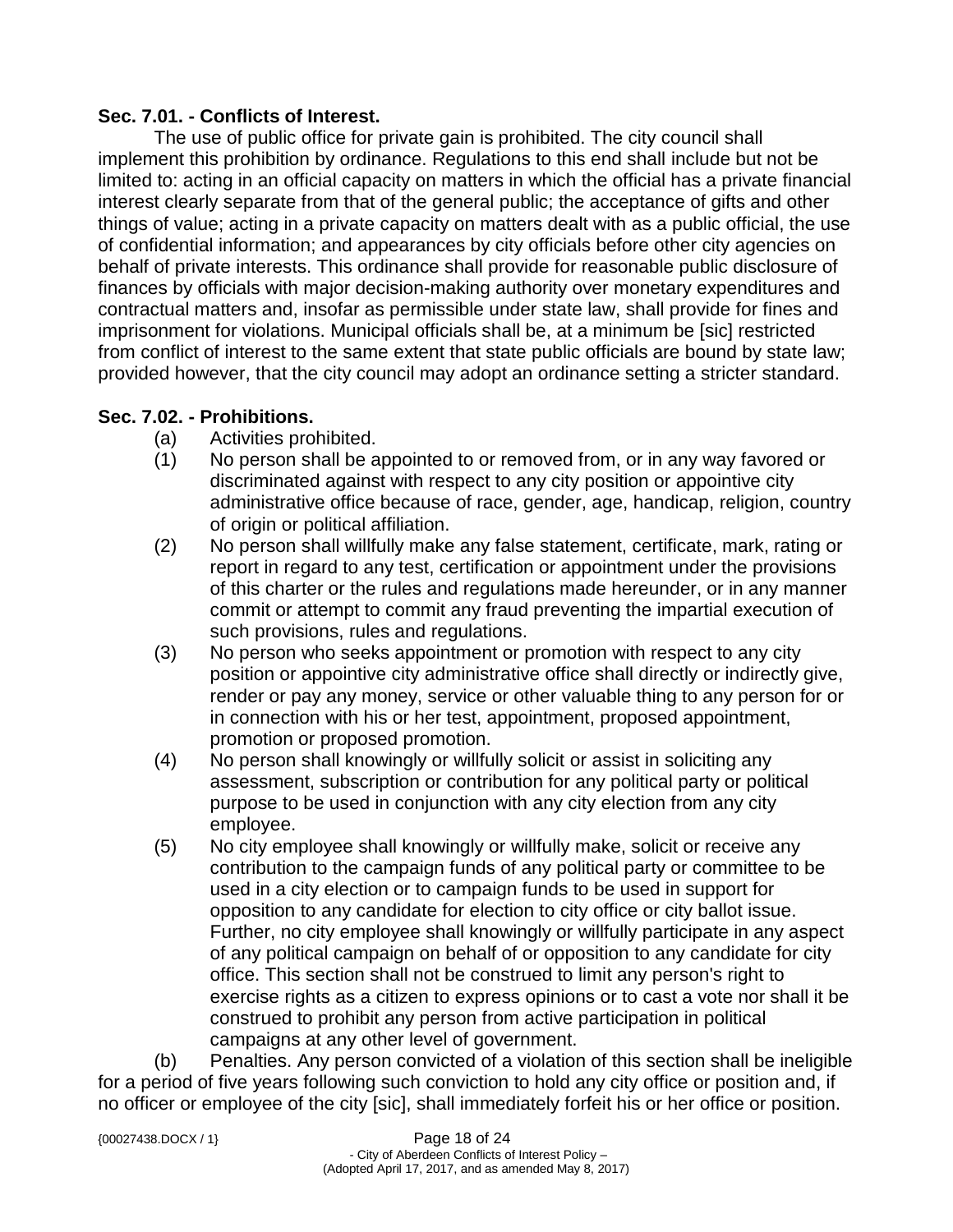The city council shall establish by ordinance such further penalties, as it may deem appropriate.

# **3. ABERDEEN CITY CODE (REVISED ORDINANCES OF ABERDEEN)**

### **Sec. 2-2. - Conflicts of interest.**

(a) No elected city official may participate in discussing or vote on any issue in which the official has a conflict of interest, nor may any appointed official take or recommend action the result of which is a conflict of interest. Each official shall decide if any potential conflict of interest requires such official to be disqualified from participating in discussion, voting, action, or recommendation. However, no such official may participate in discussing, voting, acting, or recommending action on an issue if the following circumstances apply:

- (1) The official has a direct pecuniary interest in the matter before the governing body; or
- (2) At least two-thirds of the governing body votes that an official has an identifiable conflict of interest that should prohibit such official from voting on a specific matter.

(b) If an elected official with a direct pecuniary interest participates in discussion or votes on a matter before the governing body, the legal sole remedy is to invalidate that official's vote.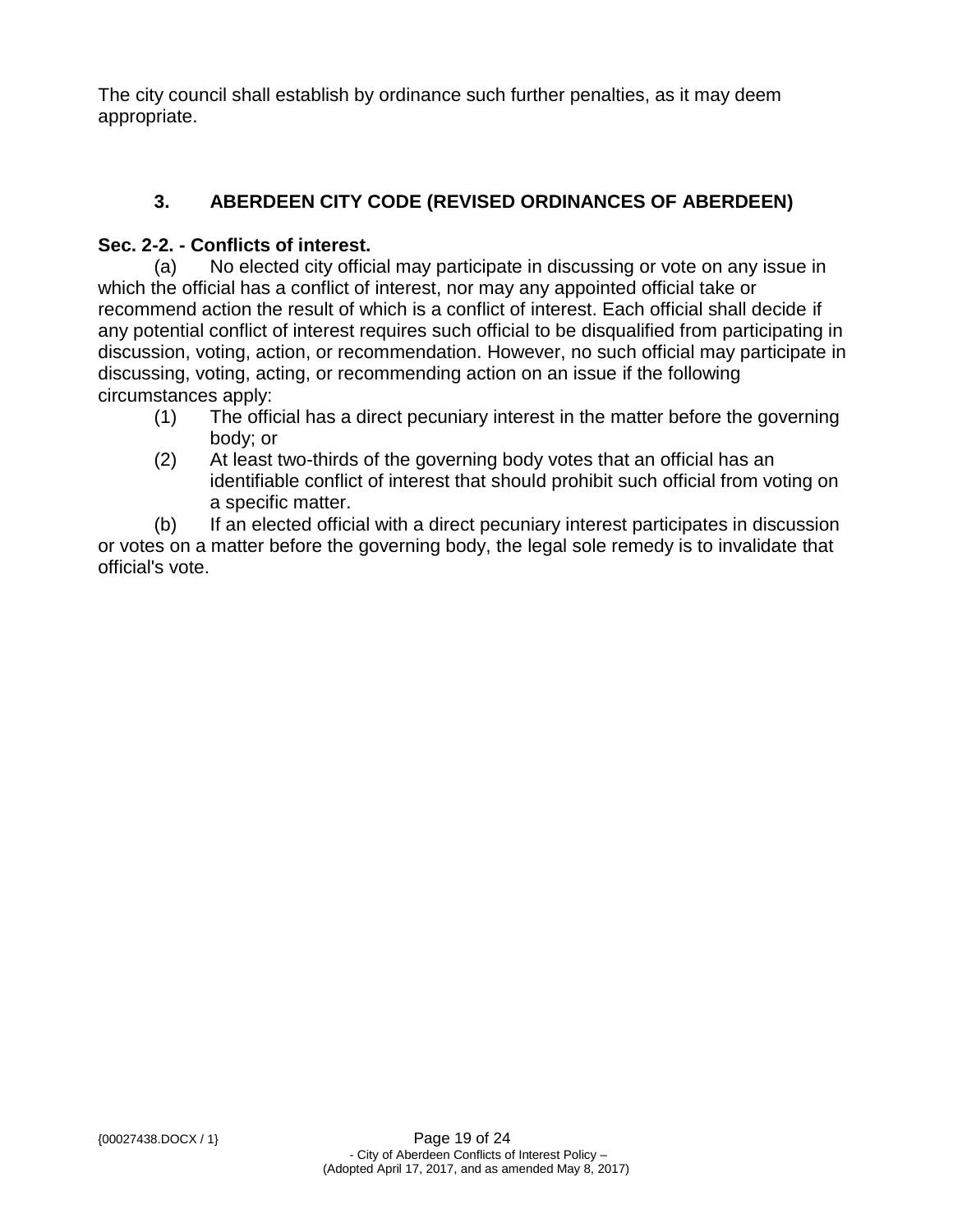#### **- Appendix A –**

## **CITY OF ABERDEEN CONFLICT DISCLOSURE FORM FOR 2017 - City Council Members -**

You must complete this annual disclosure form to comply with the **City Of Aberdeen Conflicts Of Interest Policy**.

Every elected or appointed official of the City of Aberdeen is prohibited from acting in an official capacity (that is, participating in any discussion or voting) on any matter in which the official derives a direct benefit. By law, such a direct benefit is deemed to be a conflict of interest and includes not only you but your spouse and anyone with whom you live and commingle assets (e.g., a girlfriend, boyfriend, roommate, adult child, etc.).

Disclosing the information below will help identify contracts or other matters in which you may have a conflict of interest. As you answer, remember that "you" means you, your spouse, and adult members of your household with whom you commingle assets.

1. **List entities in which you have more than a five percent (>5%) ownership or other financial interest (but not including the value of investments or holdings)**:

(Example: ABC Services, Inc. *[you own]*; Property Partnership, LLC *[you and spouse own 25%]*)

#### 2. **List entities from which you take a salary, commission, or other compensation:**

(Example: ABC Services, Inc. *[you]*; 123 State Bank *[spouse]*)

3. **List entities contracting with the city from which you may acquire property:** (Example: Digger, LLC *[negotiating purchase of plow from LLC which has existing contract with city]*)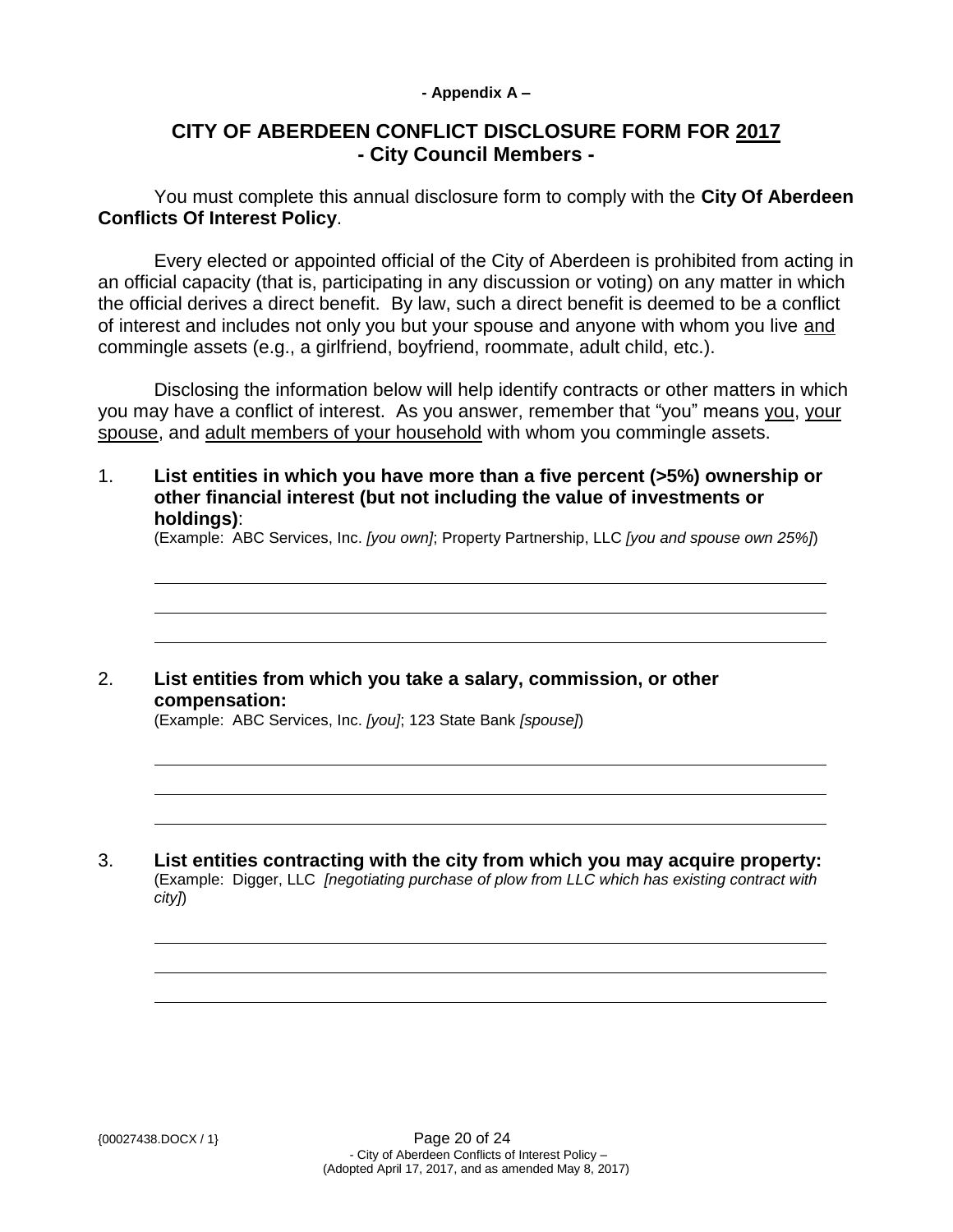| $\overline{4}$ . | List boards on which you serve for entities that receive income directly from a<br>contract or that acquire property under a contract with the city:<br>(Example: City Promotion Association [promotion fund recipient])                                                                                       |  |  |
|------------------|----------------------------------------------------------------------------------------------------------------------------------------------------------------------------------------------------------------------------------------------------------------------------------------------------------------|--|--|
|                  | I have received a copy of the current City Of Aberdeen Conflicts Of Interest<br><b>Policy</b> and have reviewed the same. I have disclosed any conflicts or potential conflicts of<br>interest as noted above. I will disclose any such new conflicts or potential conflicts of<br>interest as they may arise. |  |  |
|                  | <b>Print Name:</b>                                                                                                                                                                                                                                                                                             |  |  |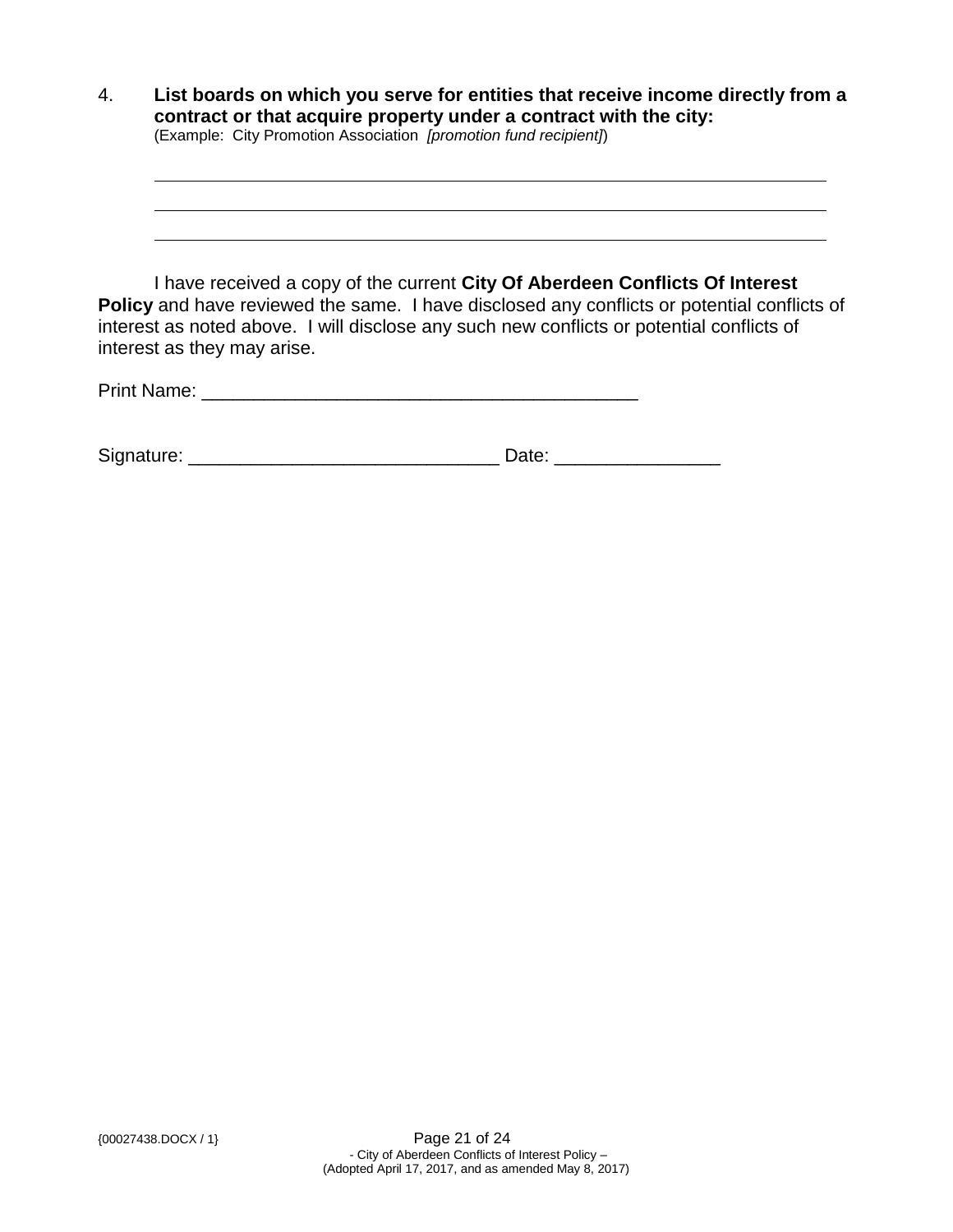#### **- Appendix B -**

## **CITY OF ABERDEEN CONFLICT DISCLOSURE FORM FOR 2017 - Board Members and City Officers and Employees -**

You must complete this annual disclosure form to comply with the **City Of Aberdeen Conflicts Of Interest Policy**.

Board members and city officers and employees of the City of Aberdeen are prohibited from knowingly having a financial interest clearly separate from that of the general public in any contract, transaction, spending decision, zoning decision, or other matter which is subject to an official act or services from the city. Such a conflict of interest may disqualify a board member or city officer or employee from the benefit of the financial interest or from consideration or future participation in the matter. By law, a financial interest includes not only you but your spouse and anyone with whom you live and commingle assets (e.g., a girlfriend, boyfriend, roommate, adult child, etc.).

Disclosing the information below will help identify contracts or other matters in which you may have a conflict of interest. As you answer, remember that "you" means you, your spouse, and adult members of your household with whom you commingle assets.

1. **List entities in which you have more than a five percent (>5%) ownership or other financial interest (but not including the value of investments or holdings)**:

(Example: ABC Services, Inc. *[you own]*; Property Partnership, LLC *[you and spouse own 25%]*)

## 2. **List entities from which you take a salary, commission, or other compensation:**

(Example: ABC Services, Inc. *[you]*; 123 State Bank *[spouse]*)

3. **List entities contracting with the city from which you may acquire property:** (Example: Digger, LLC *[negotiating purchase of plow from LLC which has existing contract with city]*)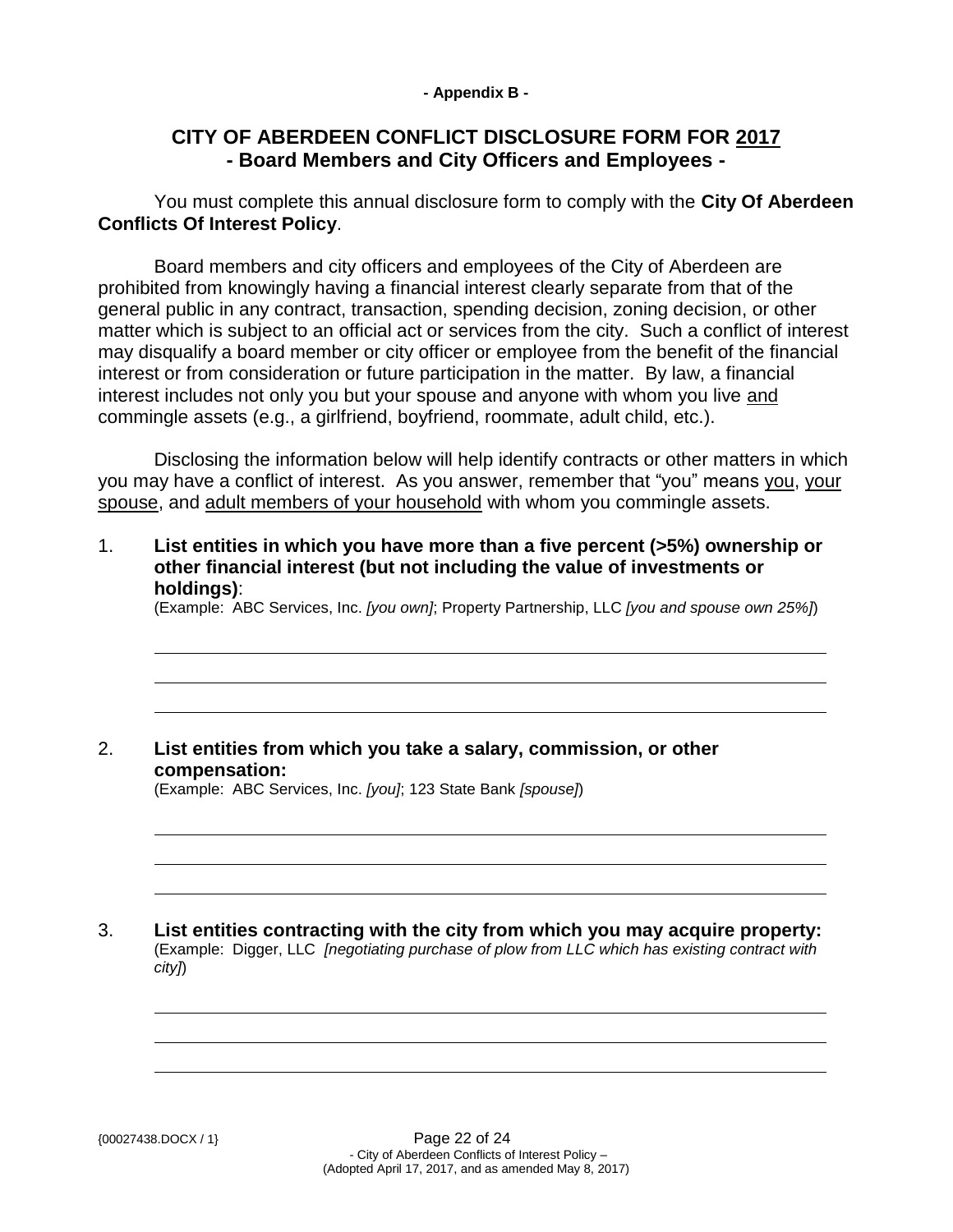| $\overline{4}$ . | List boards on which you serve for entities that receive income directly from a<br>contract or that acquire property under a contract with the city:<br>(Example: City Promotion Association [promotion fund recipient])                                                                                       |  |  |
|------------------|----------------------------------------------------------------------------------------------------------------------------------------------------------------------------------------------------------------------------------------------------------------------------------------------------------------|--|--|
|                  | I have received a copy of the current City Of Aberdeen Conflicts Of Interest<br><b>Policy</b> and have reviewed the same. I have disclosed any conflicts or potential conflicts of<br>interest as noted above. I will disclose any such new conflicts or potential conflicts of<br>interest as they may arise. |  |  |
|                  | Print Name:                                                                                                                                                                                                                                                                                                    |  |  |